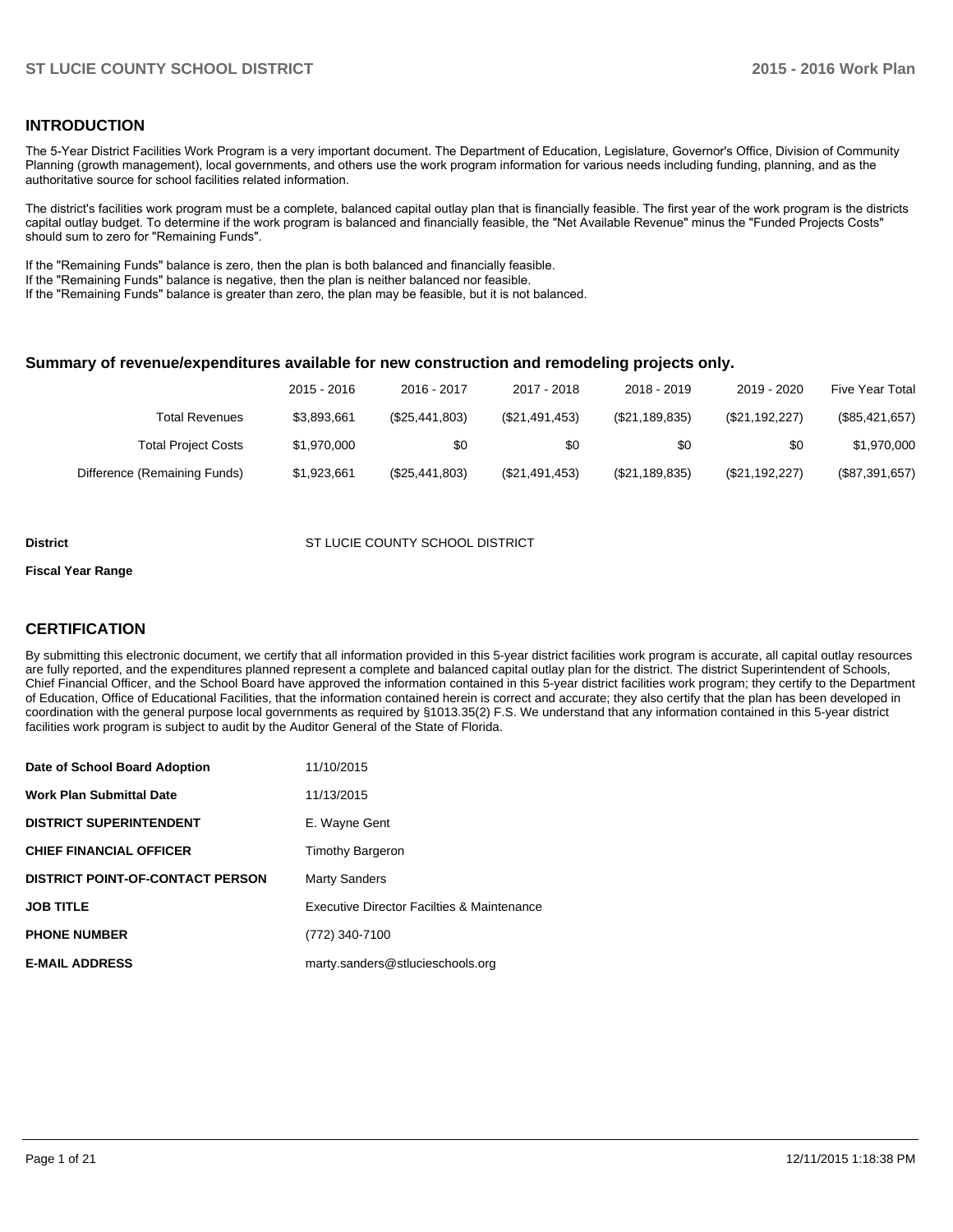# **Expenditures**

#### **Expenditure for Maintenance, Repair and Renovation from 1.50-Mills and PECO**

Annually, prior to the adoption of the district school budget, each school board must prepare a tentative district facilities work program that includes a schedule of major repair and renovation projects necessary to maintain the educational and ancillary facilities of the district.

|                | Item                                                                                                                                                                                                                                                                                                                                                                                                                                                                                                                                                                                                                                                                                                                                                                                                                                                                                                                                                                                                                                                                                                                                                                                                                                                                                                                                                                                                                 | 2015 - 2016<br><b>Actual Budget</b> | 2016 - 2017<br>Projected | 2017 - 2018<br>Projected | 2018 - 2019<br>Projected | 2019 - 2020<br>Projected | Total       |  |  |  |  |  |
|----------------|----------------------------------------------------------------------------------------------------------------------------------------------------------------------------------------------------------------------------------------------------------------------------------------------------------------------------------------------------------------------------------------------------------------------------------------------------------------------------------------------------------------------------------------------------------------------------------------------------------------------------------------------------------------------------------------------------------------------------------------------------------------------------------------------------------------------------------------------------------------------------------------------------------------------------------------------------------------------------------------------------------------------------------------------------------------------------------------------------------------------------------------------------------------------------------------------------------------------------------------------------------------------------------------------------------------------------------------------------------------------------------------------------------------------|-------------------------------------|--------------------------|--------------------------|--------------------------|--------------------------|-------------|--|--|--|--|--|
| <b>HVAC</b>    |                                                                                                                                                                                                                                                                                                                                                                                                                                                                                                                                                                                                                                                                                                                                                                                                                                                                                                                                                                                                                                                                                                                                                                                                                                                                                                                                                                                                                      | \$3.471.026                         | \$1.501.026              | \$1.501.026              | \$1,501.026              | \$1.501.026              | \$9,475,130 |  |  |  |  |  |
| Locations:     | AGRITECH FARM, Allapattah Flats K-8 School, BAYSHORE ELEMENTARY, CHESTER A MOORE ELEMENTARY SCHOOL, DALE<br>CASSENS EDUCATIONAL COMPLEX, DAN MCCARTY SCHOOL, DISTRICT ADMINISTRATIVE COMPLEX, FAIRLAWN ELEMENTARY,<br>FLORESTA ELEMENTARY, FOREST GROVE MIDDLE, FORT PIERCE CENTRAL HIGH SCHOOL, FORT PIERCE CENTRAL SENIOR<br>HIGH, FORT PIERCE MAGNET SCHOOL OF THE ARTS, FORT PIERCE WESTWOOD SENIOR HIGH, FRANCES K SWEET<br>ELEMENTARY, GARDEN CITY EARLY LEARNING ACADEMY, LAKEWOOD PARK ELEMENTARY, LAWNWOOD ELEMENTARY, LINCOLN<br>PARK ACADEMY, MANATEE ACADEMY K-8, MARIPOSA ELEMENTARY, MEANS COURT ADMINISTRATIVE CENTER, MORNINGSIDE<br>ELEMENTARY, NORTH TRANSPORTATION COMPLEX, NORTHPORT K-8 SCHOOL, OAK HAMMOCK K-8 SCHOOL, PARKWAY<br>ELEMENTARY, PERFORMANCE BASED PREPARATORY ACADEMY, PORT SAINT LUCIE ELEMENTARY, PORT SAINT LUCIE SENIOR<br>HIGH, RIVERS EDGE ELEMENTARY, SAINT LUCIE ELEMENTARY, SAINT LUCIE WEST CENTENNIAL SENIOR HIGH, SAINT LUCIE<br>WEST K-8 SCHOOL, SAMUEL S. GAINES ACADEMY, SAVANNA RIDGE ELEMENTARY, SOUTH TRANSPORTATION & MAINTENANCE<br>COMPLEX, SOUTHERN OAKS MIDDLE, SOUTHPORT MIDDLE, SUNRISE ALTERNATIVE, TREASURE COAST HIGH SCHOOL, VILLAGE<br>GREEN ENVIRONMENTAL STUDIES, WEATHERBEE ELEMENTARY, WEST GATE K-8 SCHOOL, WHITE CITY ELEMENTARY, WINDMILL<br>POINT ELEMENTARY<br>\$115,662<br>\$115,662<br>\$115,662<br>\$115,662<br>\$115,662<br>\$578,310 |                                     |                          |                          |                          |                          |             |  |  |  |  |  |
| Flooring       |                                                                                                                                                                                                                                                                                                                                                                                                                                                                                                                                                                                                                                                                                                                                                                                                                                                                                                                                                                                                                                                                                                                                                                                                                                                                                                                                                                                                                      |                                     |                          |                          |                          |                          |             |  |  |  |  |  |
| Locations:     | AGRITECH FARM, Allapattah Flats K-8 School, BAYSHORE ELEMENTARY, CHESTER A MOORE ELEMENTARY SCHOOL, DALE<br>CASSENS EDUCATIONAL COMPLEX, DAN MCCARTY SCHOOL, DISTRICT ADMINISTRATIVE COMPLEX, FAIRLAWN ELEMENTARY,<br>FLORESTA ELEMENTARY, FOREST GROVE MIDDLE, FORT PIERCE CENTRAL HIGH SCHOOL, FORT PIERCE CENTRAL SENIOR<br>HIGH, FORT PIERCE MAGNET SCHOOL OF THE ARTS, FORT PIERCE WESTWOOD SENIOR HIGH, FRANCES K SWEET<br>ELEMENTARY, GARDEN CITY EARLY LEARNING ACADEMY, LAKEWOOD PARK ELEMENTARY, LAWNWOOD ELEMENTARY, LINCOLN<br>PARK ACADEMY, MANATEE ACADEMY K-8, MARIPOSA ELEMENTARY, MEANS COURT ADMINISTRATIVE CENTER, MORNINGSIDE<br>ELEMENTARY. NORTH TRANSPORTATION COMPLEX. NORTHPORT K-8 SCHOOL. OAK HAMMOCK K-8 SCHOOL. PARKWAY<br>ELEMENTARY, PERFORMANCE BASED PREPARATORY ACADEMY, PORT SAINT LUCIE ELEMENTARY, PORT SAINT LUCIE SENIOR<br>HIGH, RIVERS EDGE ELEMENTARY, SAINT LUCIE ELEMENTARY, SAINT LUCIE WEST CENTENNIAL SENIOR HIGH, SAINT LUCIE<br>WEST K-8 SCHOOL, SAMUEL S. GAINES ACADEMY, SAVANNA RIDGE ELEMENTARY, SOUTH TRANSPORTATION & MAINTENANCE<br>COMPLEX, SOUTHERN OAKS MIDDLE, SOUTHPORT MIDDLE, SUNRISE ALTERNATIVE, TREASURE COAST HIGH SCHOOL, VILLAGE<br>GREEN ENVIRONMENTAL STUDIES, WEATHERBEE ELEMENTARY, WEST GATE K-8 SCHOOL, WHITE CITY ELEMENTARY, WINDMILL<br>POINT ELEMENTARY                                                                               |                                     |                          |                          |                          |                          |             |  |  |  |  |  |
| Roofing        |                                                                                                                                                                                                                                                                                                                                                                                                                                                                                                                                                                                                                                                                                                                                                                                                                                                                                                                                                                                                                                                                                                                                                                                                                                                                                                                                                                                                                      | \$361,000                           | \$361,000                | \$361,000                | \$361,000                | \$361,000                | \$1,805,000 |  |  |  |  |  |
| Locations:     | AGRITECH FARM, Allapattah Flats K-8 School, BAYSHORE ELEMENTARY, CHESTER A MOORE ELEMENTARY SCHOOL, DALE<br>CASSENS EDUCATIONAL COMPLEX. DAN MCCARTY SCHOOL. DISTRICT ADMINISTRATIVE COMPLEX. FAIRLAWN ELEMENTARY.<br>FLORESTA ELEMENTARY, FOREST GROVE MIDDLE, FORT PIERCE CENTRAL HIGH SCHOOL, FORT PIERCE CENTRAL SENIOR<br>HIGH. FORT PIERCE MAGNET SCHOOL OF THE ARTS. FORT PIERCE WESTWOOD SENIOR HIGH. FRANCES K SWEET<br>ELEMENTARY, GARDEN CITY EARLY LEARNING ACADEMY, LAKEWOOD PARK ELEMENTARY, LAWNWOOD ELEMENTARY, LINCOLN<br>PARK ACADEMY, MANATEE ACADEMY K-8, MARIPOSA ELEMENTARY, MEANS COURT ADMINISTRATIVE CENTER, MORNINGSIDE<br>ELEMENTARY, NORTH TRANSPORTATION COMPLEX, NORTHPORT K-8 SCHOOL, OAK HAMMOCK K-8 SCHOOL, PARKWAY<br>ELEMENTARY, PERFORMANCE BASED PREPARATORY ACADEMY, PORT SAINT LUCIE ELEMENTARY, PORT SAINT LUCIE SENIOR<br>HIGH. RIVERS EDGE ELEMENTARY. SAINT LUCIE ELEMENTARY. SAINT LUCIE WEST CENTENNIAL SENIOR HIGH. SAINT LUCIE<br>WEST K-8 SCHOOL, SAMUEL S. GAINES ACADEMY, SAVANNA RIDGE ELEMENTARY, SOUTH TRANSPORTATION & MAINTENANCE<br>COMPLEX, SOUTHERN OAKS MIDDLE, SOUTHPORT MIDDLE, SUNRISE ALTERNATIVE, TREASURE COAST HIGH SCHOOL, VILLAGE<br>GREEN ENVIRONMENTAL STUDIES, WEATHERBEE ELEMENTARY, WEST GATE K-8 SCHOOL, WHITE CITY ELEMENTARY, WINDMILL<br>POINT ELEMENTARY                                                                               |                                     |                          |                          |                          |                          |             |  |  |  |  |  |
| Safety to Life |                                                                                                                                                                                                                                                                                                                                                                                                                                                                                                                                                                                                                                                                                                                                                                                                                                                                                                                                                                                                                                                                                                                                                                                                                                                                                                                                                                                                                      | \$601,525                           | \$601,525                | \$601,525                | \$601,525                | \$601,525                | \$3,007,625 |  |  |  |  |  |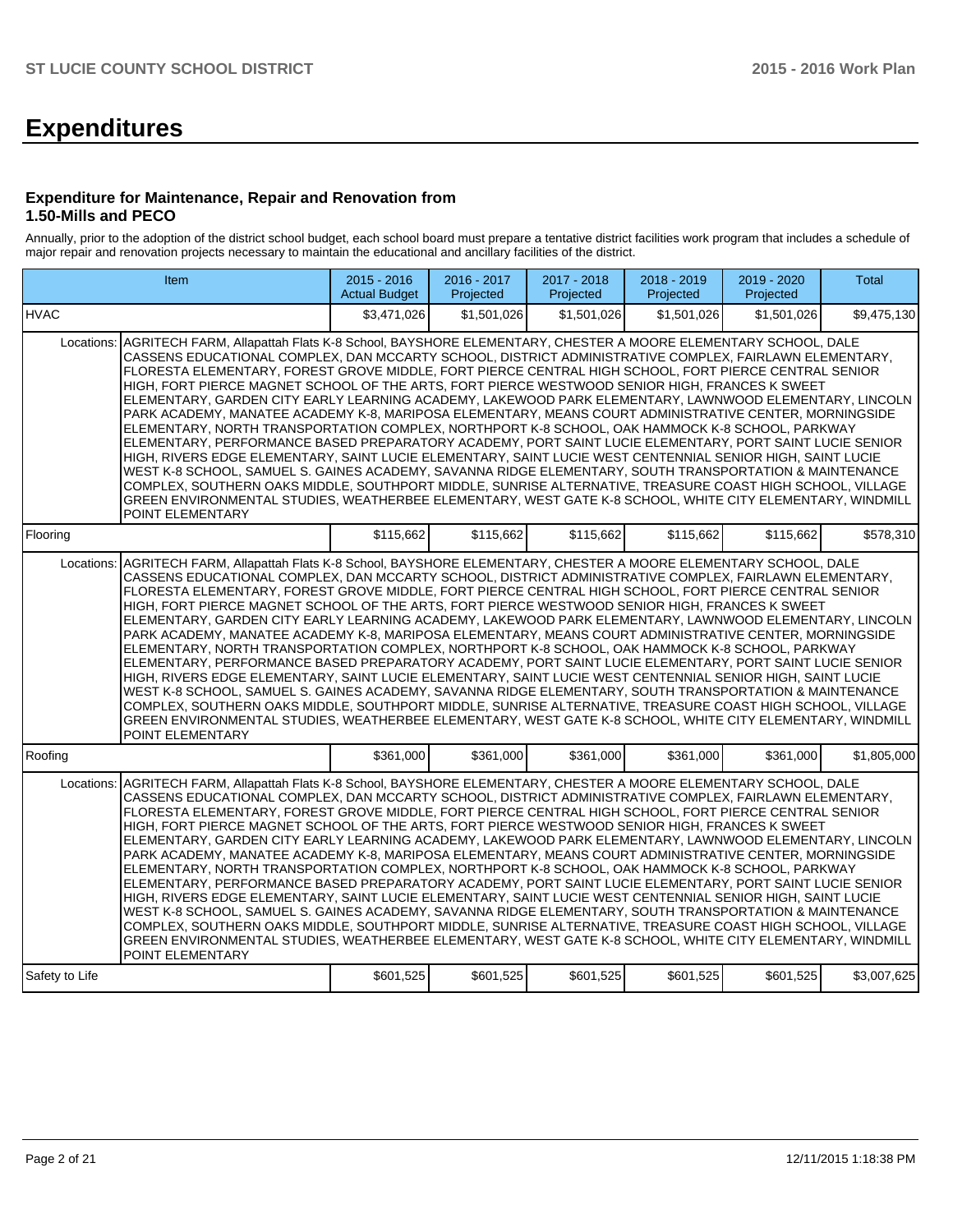|                                         | Locations: AGRITECH FARM. Allapattah Flats K-8 School. BAYSHORE ELEMENTARY. CHESTER A MOORE ELEMENTARY SCHOOL. DALE<br>CASSENS EDUCATIONAL COMPLEX, DAN MCCARTY SCHOOL, DISTRICT ADMINISTRATIVE COMPLEX, FAIRLAWN ELEMENTARY,<br>FLORESTA ELEMENTARY, FOREST GROVE MIDDLE, FORT PIERCE CENTRAL HIGH SCHOOL, FORT PIERCE CENTRAL SENIOR<br>HIGH, FORT PIERCE MAGNET SCHOOL OF THE ARTS, FORT PIERCE WESTWOOD SENIOR HIGH, FRANCES K SWEET<br>ELEMENTARY, GARDEN CITY EARLY LEARNING ACADEMY, LAKEWOOD PARK ELEMENTARY, LAWNWOOD ELEMENTARY, LINCOLN<br>PARK ACADEMY, MANATEE ACADEMY K-8, MARIPOSA ELEMENTARY, MEANS COURT ADMINISTRATIVE CENTER, MORNINGSIDE<br>ELEMENTARY, NORTH TRANSPORTATION COMPLEX, NORTHPORT K-8 SCHOOL, OAK HAMMOCK K-8 SCHOOL, PARKWAY<br>ELEMENTARY, PERFORMANCE BASED PREPARATORY ACADEMY, PORT SAINT LUCIE ELEMENTARY, PORT SAINT LUCIE SENIOR<br>HIGH, RIVERS EDGE ELEMENTARY, SAINT LUCIE ELEMENTARY, SAINT LUCIE WEST CENTENNIAL SENIOR HIGH, SAINT LUCIE<br>WEST K-8 SCHOOL, SAMUEL S. GAINES ACADEMY, SAVANNA RIDGE ELEMENTARY, SOUTH TRANSPORTATION & MAINTENANCE<br>COMPLEX, SOUTHERN OAKS MIDDLE, SOUTHPORT MIDDLE, SUNRISE ALTERNATIVE, TREASURE COAST HIGH SCHOOL, VILLAGE<br>GREEN ENVIRONMENTAL STUDIES, WEATHERBEE ELEMENTARY, WEST GATE K-8 SCHOOL, WHITE CITY ELEMENTARY, WINDMILL<br>POINT ELEMENTARY |           |           |           |           |           |             |
|-----------------------------------------|---------------------------------------------------------------------------------------------------------------------------------------------------------------------------------------------------------------------------------------------------------------------------------------------------------------------------------------------------------------------------------------------------------------------------------------------------------------------------------------------------------------------------------------------------------------------------------------------------------------------------------------------------------------------------------------------------------------------------------------------------------------------------------------------------------------------------------------------------------------------------------------------------------------------------------------------------------------------------------------------------------------------------------------------------------------------------------------------------------------------------------------------------------------------------------------------------------------------------------------------------------------------------------------------------------------------------------------------------|-----------|-----------|-----------|-----------|-----------|-------------|
| Fencing                                 |                                                                                                                                                                                                                                                                                                                                                                                                                                                                                                                                                                                                                                                                                                                                                                                                                                                                                                                                                                                                                                                                                                                                                                                                                                                                                                                                                   | \$12,914  | \$12,914  | \$12,914  | \$12,914  | \$12,914  | \$64,570    |
| Locations:                              | AGRITECH FARM, Allapattah Flats K-8 School, BAYSHORE ELEMENTARY, CHESTER A MOORE ELEMENTARY SCHOOL, DALE<br>CASSENS EDUCATIONAL COMPLEX, DAN MCCARTY SCHOOL, DISTRICT ADMINISTRATIVE COMPLEX, FAIRLAWN ELEMENTARY,<br>FLORESTA ELEMENTARY, FOREST GROVE MIDDLE, FORT PIERCE CENTRAL HIGH SCHOOL, FORT PIERCE CENTRAL SENIOR<br>HIGH, FORT PIERCE MAGNET SCHOOL OF THE ARTS, FORT PIERCE WESTWOOD SENIOR HIGH, FRANCES K SWEET<br>ELEMENTARY, GARDEN CITY EARLY LEARNING ACADEMY, LAKEWOOD PARK ELEMENTARY, LAWNWOOD ELEMENTARY, LINCOLN<br>PARK ACADEMY, MANATEE ACADEMY K-8, MARIPOSA ELEMENTARY, MEANS COURT ADMINISTRATIVE CENTER, MORNINGSIDE<br>ELEMENTARY, NORTH TRANSPORTATION COMPLEX, NORTHPORT K-8 SCHOOL, OAK HAMMOCK K-8 SCHOOL, PARKWAY<br>ELEMENTARY, PERFORMANCE BASED PREPARATORY ACADEMY, PORT SAINT LUCIE ELEMENTARY, PORT SAINT LUCIE SENIOR<br>HIGH, RIVERS EDGE ELEMENTARY, SAINT LUCIE ELEMENTARY, SAINT LUCIE WEST CENTENNIAL SENIOR HIGH, SAINT LUCIE<br>WEST K-8 SCHOOL, SAMUEL S. GAINES ACADEMY, SAVANNA RIDGE ELEMENTARY, SOUTH TRANSPORTATION & MAINTENANCE<br>COMPLEX. SOUTHERN OAKS MIDDLE. SOUTHPORT MIDDLE. SUNRISE ALTERNATIVE. TREASURE COAST HIGH SCHOOL. VILLAGE<br>GREEN ENVIRONMENTAL STUDIES, WEATHERBEE ELEMENTARY, WEST GATE K-8 SCHOOL, WHITE CITY ELEMENTARY, WINDMILL<br>POINT ELEMENTARY            |           |           |           |           |           |             |
| Parking                                 |                                                                                                                                                                                                                                                                                                                                                                                                                                                                                                                                                                                                                                                                                                                                                                                                                                                                                                                                                                                                                                                                                                                                                                                                                                                                                                                                                   | \$0       | \$0       | \$0       | \$0       | \$0       | \$0         |
| Locations:                              | No Locations for this expenditure.                                                                                                                                                                                                                                                                                                                                                                                                                                                                                                                                                                                                                                                                                                                                                                                                                                                                                                                                                                                                                                                                                                                                                                                                                                                                                                                |           |           |           |           |           |             |
| Electrical                              |                                                                                                                                                                                                                                                                                                                                                                                                                                                                                                                                                                                                                                                                                                                                                                                                                                                                                                                                                                                                                                                                                                                                                                                                                                                                                                                                                   | \$160,075 | \$160,075 | \$160,075 | \$160,075 | \$160,075 | \$800,375   |
| Locations:                              | AGRITECH FARM, Allapattah Flats K-8 School, BAYSHORE ELEMENTARY, CHESTER A MOORE ELEMENTARY SCHOOL, DALE<br>CASSENS EDUCATIONAL COMPLEX, DAN MCCARTY SCHOOL, DISTRICT ADMINISTRATIVE COMPLEX, FAIRLAWN ELEMENTARY,<br>FLORESTA ELEMENTARY, FOREST GROVE MIDDLE, FORT PIERCE CENTRAL HIGH SCHOOL, FORT PIERCE CENTRAL SENIOR<br>HIGH, FORT PIERCE MAGNET SCHOOL OF THE ARTS, FORT PIERCE WESTWOOD SENIOR HIGH, FRANCES K SWEET<br>ELEMENTARY, GARDEN CITY EARLY LEARNING ACADEMY, LAKEWOOD PARK ELEMENTARY, LAWNWOOD ELEMENTARY, LINCOLN<br>PARK ACADEMY, MANATEE ACADEMY K-8, MARIPOSA ELEMENTARY, MEANS COURT ADMINISTRATIVE CENTER, MORNINGSIDE<br>ELEMENTARY, NORTH TRANSPORTATION COMPLEX, NORTHPORT K-8 SCHOOL, OAK HAMMOCK K-8 SCHOOL, PARKWAY<br>ELEMENTARY, PERFORMANCE BASED PREPARATORY ACADEMY, PORT SAINT LUCIE ELEMENTARY, PORT SAINT LUCIE SENIOR<br>HIGH. RIVERS EDGE ELEMENTARY. SAINT LUCIE ELEMENTARY. SAINT LUCIE WEST CENTENNIAL SENIOR HIGH. SAINT LUCIE<br>WEST K-8 SCHOOL, SAMUEL S. GAINES ACADEMY, SAVANNA RIDGE ELEMENTARY, SOUTH TRANSPORTATION & MAINTENANCE<br>COMPLEX, SOUTHERN OAKS MIDDLE, SOUTHPORT MIDDLE, SUNRISE ALTERNATIVE, TREASURE COAST HIGH SCHOOL, VILLAGE<br>GREEN ENVIRONMENTAL STUDIES, WEATHERBEE ELEMENTARY, WEST GATE K-8 SCHOOL, WHITE CITY ELEMENTARY, WINDMILL<br>POINT ELEMENTARY            |           |           |           |           |           |             |
| Fire Alarm                              |                                                                                                                                                                                                                                                                                                                                                                                                                                                                                                                                                                                                                                                                                                                                                                                                                                                                                                                                                                                                                                                                                                                                                                                                                                                                                                                                                   | \$208,513 | \$208,513 | \$208,513 | \$208,513 | \$208,513 | \$1,042,565 |
| Locations:<br>Telephone/Intercom System | AGRITECH FARM, Allapattah Flats K-8 School, BAYSHORE ELEMENTARY, CHESTER A MOORE ELEMENTARY SCHOOL, DALE<br>CASSENS EDUCATIONAL COMPLEX, DAN MCCARTY SCHOOL, DISTRICT ADMINISTRATIVE COMPLEX, FAIRLAWN ELEMENTARY,<br>FLORESTA ELEMENTARY, FOREST GROVE MIDDLE, FORT PIERCE CENTRAL HIGH SCHOOL, FORT PIERCE CENTRAL SENIOR<br>HIGH, FORT PIERCE MAGNET SCHOOL OF THE ARTS, FORT PIERCE WESTWOOD SENIOR HIGH, FRANCES K SWEET<br>ELEMENTARY, GARDEN CITY EARLY LEARNING ACADEMY, LAKEWOOD PARK ELEMENTARY, LAWNWOOD ELEMENTARY, LINCOLN<br>PARK ACADEMY, MANATEE ACADEMY K-8, MARIPOSA ELEMENTARY, MEANS COURT ADMINISTRATIVE CENTER, MORNINGSIDE<br>ELEMENTARY, NORTH TRANSPORTATION COMPLEX, NORTHPORT K-8 SCHOOL, OAK HAMMOCK K-8 SCHOOL, PARKWAY<br>ELEMENTARY, PERFORMANCE BASED PREPARATORY ACADEMY, PORT SAINT LUCIE ELEMENTARY, PORT SAINT LUCIE SENIOR<br>HIGH, RIVERS EDGE ELEMENTARY, SAINT LUCIE ELEMENTARY, SAINT LUCIE WEST CENTENNIAL SENIOR HIGH, SAINT LUCIE<br>WEST K-8 SCHOOL, SAMUEL S. GAINES ACADEMY, SAVANNA RIDGE ELEMENTARY, SOUTH TRANSPORTATION & MAINTENANCE<br>COMPLEX, SOUTHERN OAKS MIDDLE, SOUTHPORT MIDDLE, SUNRISE ALTERNATIVE, TREASURE COAST HIGH SCHOOL, VILLAGE<br>GREEN ENVIRONMENTAL STUDIES, WEATHERBEE ELEMENTARY, WEST GATE K-8 SCHOOL, WHITE CITY ELEMENTARY, WINDMILL<br>POINT ELEMENTARY            | \$100,000 | \$100,000 | \$100,000 | \$100,000 | \$100,000 | \$500,000   |
|                                         |                                                                                                                                                                                                                                                                                                                                                                                                                                                                                                                                                                                                                                                                                                                                                                                                                                                                                                                                                                                                                                                                                                                                                                                                                                                                                                                                                   |           |           |           |           |           |             |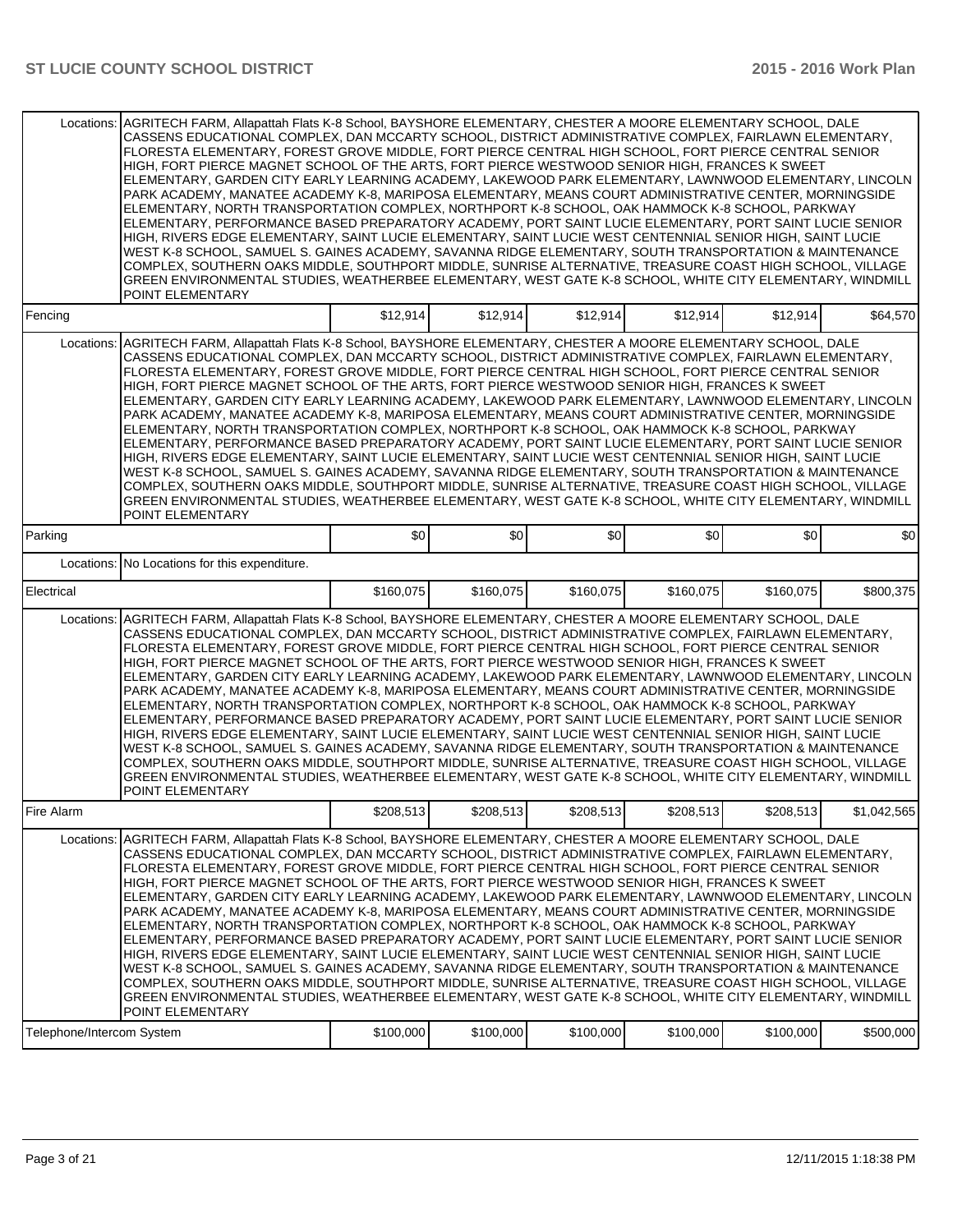|                                  | Locations: IAGRITECH FARM. Allapattah Flats K-8 School. BAYSHORE ELEMENTARY. CHESTER A MOORE ELEMENTARY SCHOOL. DALE<br>CASSENS EDUCATIONAL COMPLEX, DAN MCCARTY SCHOOL, DISTRICT ADMINISTRATIVE COMPLEX, FAIRLAWN ELEMENTARY,<br>FLORESTA ELEMENTARY. FOREST GROVE MIDDLE. FORT PIERCE CENTRAL HIGH SCHOOL. FORT PIERCE CENTRAL SENIOR<br>HIGH, FORT PIERCE MAGNET SCHOOL OF THE ARTS, FORT PIERCE WESTWOOD SENIOR HIGH, FRANCES K SWEET<br>ELEMENTARY, GARDEN CITY EARLY LEARNING ACADEMY, LAKEWOOD PARK ELEMENTARY, LAWNWOOD ELEMENTARY, LINCOLN<br>PARK ACADEMY, MANATEE ACADEMY K-8, MARIPOSA ELEMENTARY, MEANS COURT ADMINISTRATIVE CENTER, MORNINGSIDE<br>ELEMENTARY, NORTH TRANSPORTATION COMPLEX, NORTHPORT K-8 SCHOOL, OAK HAMMOCK K-8 SCHOOL, PARKWAY<br>ELEMENTARY, PERFORMANCE BASED PREPARATORY ACADEMY, PORT SAINT LUCIE ELEMENTARY, PORT SAINT LUCIE SENIOR<br>HIGH, RIVERS EDGE ELEMENTARY, SAINT LUCIE ELEMENTARY, SAINT LUCIE WEST CENTENNIAL SENIOR HIGH, SAINT LUCIE<br>WEST K-8 SCHOOL, SAMUEL S. GAINES ACADEMY, SAVANNA RIDGE ELEMENTARY, SOUTH TRANSPORTATION & MAINTENANCE<br>COMPLEX, SOUTHERN OAKS MIDDLE, SOUTHPORT MIDDLE, SUNRISE ALTERNATIVE, TREASURE COAST HIGH SCHOOL, VILLAGE<br>GREEN ENVIRONMENTAL STUDIES, WEATHERBEE ELEMENTARY, WEST GATE K-8 SCHOOL, WHITE CITY ELEMENTARY, WINDMILL<br>POINT ELEMENTARY |             |             |             |             |             |              |
|----------------------------------|----------------------------------------------------------------------------------------------------------------------------------------------------------------------------------------------------------------------------------------------------------------------------------------------------------------------------------------------------------------------------------------------------------------------------------------------------------------------------------------------------------------------------------------------------------------------------------------------------------------------------------------------------------------------------------------------------------------------------------------------------------------------------------------------------------------------------------------------------------------------------------------------------------------------------------------------------------------------------------------------------------------------------------------------------------------------------------------------------------------------------------------------------------------------------------------------------------------------------------------------------------------------------------------------------------------------------------------------------|-------------|-------------|-------------|-------------|-------------|--------------|
| <b>Closed Circuit Television</b> |                                                                                                                                                                                                                                                                                                                                                                                                                                                                                                                                                                                                                                                                                                                                                                                                                                                                                                                                                                                                                                                                                                                                                                                                                                                                                                                                                    | \$0         | \$0         | \$0         | \$0         | \$0         | \$0          |
|                                  | Locations: No Locations for this expenditure.                                                                                                                                                                                                                                                                                                                                                                                                                                                                                                                                                                                                                                                                                                                                                                                                                                                                                                                                                                                                                                                                                                                                                                                                                                                                                                      |             |             |             |             |             |              |
| Paint                            |                                                                                                                                                                                                                                                                                                                                                                                                                                                                                                                                                                                                                                                                                                                                                                                                                                                                                                                                                                                                                                                                                                                                                                                                                                                                                                                                                    | \$15,289    | \$1,228,722 | \$881,917   | \$611,977   | \$611,977   | \$3,349,882  |
|                                  | Locations: AGRITECH FARM, Allapattah Flats K-8 School, BAYSHORE ELEMENTARY, CHESTER A MOORE ELEMENTARY SCHOOL, DALE<br>CASSENS EDUCATIONAL COMPLEX. DAN MCCARTY SCHOOL. DISTRICT ADMINISTRATIVE COMPLEX. FAIRLAWN ELEMENTARY.<br>FLORESTA ELEMENTARY. FOREST GROVE MIDDLE. FORT PIERCE CENTRAL HIGH SCHOOL. FORT PIERCE CENTRAL SENIOR<br>HIGH, FORT PIERCE MAGNET SCHOOL OF THE ARTS, FORT PIERCE WESTWOOD SENIOR HIGH, FRANCES K SWEET<br>ELEMENTARY, GARDEN CITY EARLY LEARNING ACADEMY, LAKEWOOD PARK ELEMENTARY, LAWNWOOD ELEMENTARY, LINCOLN<br>PARK ACADEMY, MANATEE ACADEMY K-8, MARIPOSA ELEMENTARY, MEANS COURT ADMINISTRATIVE CENTER, MORNINGSIDE<br>ELEMENTARY, NORTH TRANSPORTATION COMPLEX, NORTHPORT K-8 SCHOOL, OAK HAMMOCK K-8 SCHOOL, PARKWAY<br>ELEMENTARY, PERFORMANCE BASED PREPARATORY ACADEMY, PORT SAINT LUCIE ELEMENTARY, PORT SAINT LUCIE SENIOR<br>HIGH. RIVERS EDGE ELEMENTARY. SAINT LUCIE ELEMENTARY. SAINT LUCIE WEST CENTENNIAL SENIOR HIGH. SAINT LUCIE<br>WEST K-8 SCHOOL, SAMUEL S. GAINES ACADEMY, SAVANNA RIDGE ELEMENTARY, SOUTH TRANSPORTATION & MAINTENANCE<br>COMPLEX, SOUTHERN OAKS MIDDLE, SOUTHPORT MIDDLE, SUNRISE ALTERNATIVE, TREASURE COAST HIGH SCHOOL, VILLAGE<br>GREEN ENVIRONMENTAL STUDIES, WEATHERBEE ELEMENTARY, WEST GATE K-8 SCHOOL, WHITE CITY ELEMENTARY, WINDMILL<br>POINT ELEMENTARY  |             |             |             |             |             |              |
| Maintenance/Repair               |                                                                                                                                                                                                                                                                                                                                                                                                                                                                                                                                                                                                                                                                                                                                                                                                                                                                                                                                                                                                                                                                                                                                                                                                                                                                                                                                                    | \$815,761   | \$815.761   | \$815,761   | \$815,761   | \$815.761   | \$4,078,805  |
|                                  | Locations: AGRITECH FARM, Allapattah Flats K-8 School, BAYSHORE ELEMENTARY, CHESTER A MOORE ELEMENTARY SCHOOL, DALE<br>CASSENS EDUCATIONAL COMPLEX, DAN MCCARTY SCHOOL, DISTRICT ADMINISTRATIVE COMPLEX, FAIRLAWN ELEMENTARY,<br>FLORESTA ELEMENTARY, FOREST GROVE MIDDLE, FORT PIERCE CENTRAL HIGH SCHOOL, FORT PIERCE CENTRAL SENIOR<br>HIGH. FORT PIERCE MAGNET SCHOOL OF THE ARTS. FORT PIERCE WESTWOOD SENIOR HIGH. FRANCES K SWEET<br>ELEMENTARY, GARDEN CITY EARLY LEARNING ACADEMY, LAKEWOOD PARK ELEMENTARY, LAWNWOOD ELEMENTARY, LINCOLN<br>PARK ACADEMY, MANATEE ACADEMY K-8, MARIPOSA ELEMENTARY, MEANS COURT ADMINISTRATIVE CENTER, MORNINGSIDE<br>ELEMENTARY, NORTH TRANSPORTATION COMPLEX, NORTHPORT K-8 SCHOOL, OAK HAMMOCK K-8 SCHOOL, PARKWAY<br>ELEMENTARY, PERFORMANCE BASED PREPARATORY ACADEMY, PORT SAINT LUCIE ELEMENTARY, PORT SAINT LUCIE SENIOR<br>HIGH, RIVERS EDGE ELEMENTARY, SAINT LUCIE ELEMENTARY, SAINT LUCIE WEST CENTENNIAL SENIOR HIGH, SAINT LUCIE<br>WEST K-8 SCHOOL, SAMUEL S. GAINES ACADEMY, SAVANNA RIDGE ELEMENTARY, SOUTH TRANSPORTATION & MAINTENANCE<br>COMPLEX, SOUTHERN OAKS MIDDLE, SOUTHPORT MIDDLE, SUNRISE ALTERNATIVE, TREASURE COAST HIGH SCHOOL, VILLAGE<br>GREEN ENVIRONMENTAL STUDIES, WEATHERBEE ELEMENTARY, WEST GATE K-8 SCHOOL, WHITE CITY ELEMENTARY, WINDMILL<br>POINT ELEMENTARY  |             |             |             |             |             |              |
|                                  | <b>Sub Total:</b>                                                                                                                                                                                                                                                                                                                                                                                                                                                                                                                                                                                                                                                                                                                                                                                                                                                                                                                                                                                                                                                                                                                                                                                                                                                                                                                                  | \$5,861,765 | \$5,105,198 | \$4,758,393 | \$4,488,453 | \$4,488,453 | \$24,702,262 |

| <b>IPECO Maintenance Expenditures</b> | \$729.612   | \$729.612   | \$729,612   | \$729,612   | \$729.612   | \$3,648,060  |
|---------------------------------------|-------------|-------------|-------------|-------------|-------------|--------------|
| 1.50 Mill Sub Total: I                | \$5,132,153 | \$4,375,586 | \$4,028,781 | \$3,758,841 | \$3,758,841 | \$21,054,202 |

No items have been specified.

| . | Total: | \$5,861,765 | \$5,105,198 | \$4.758.393 | \$4,488,453 | \$4,488,453 | \$24,702,262 |
|---|--------|-------------|-------------|-------------|-------------|-------------|--------------|
|---|--------|-------------|-------------|-------------|-------------|-------------|--------------|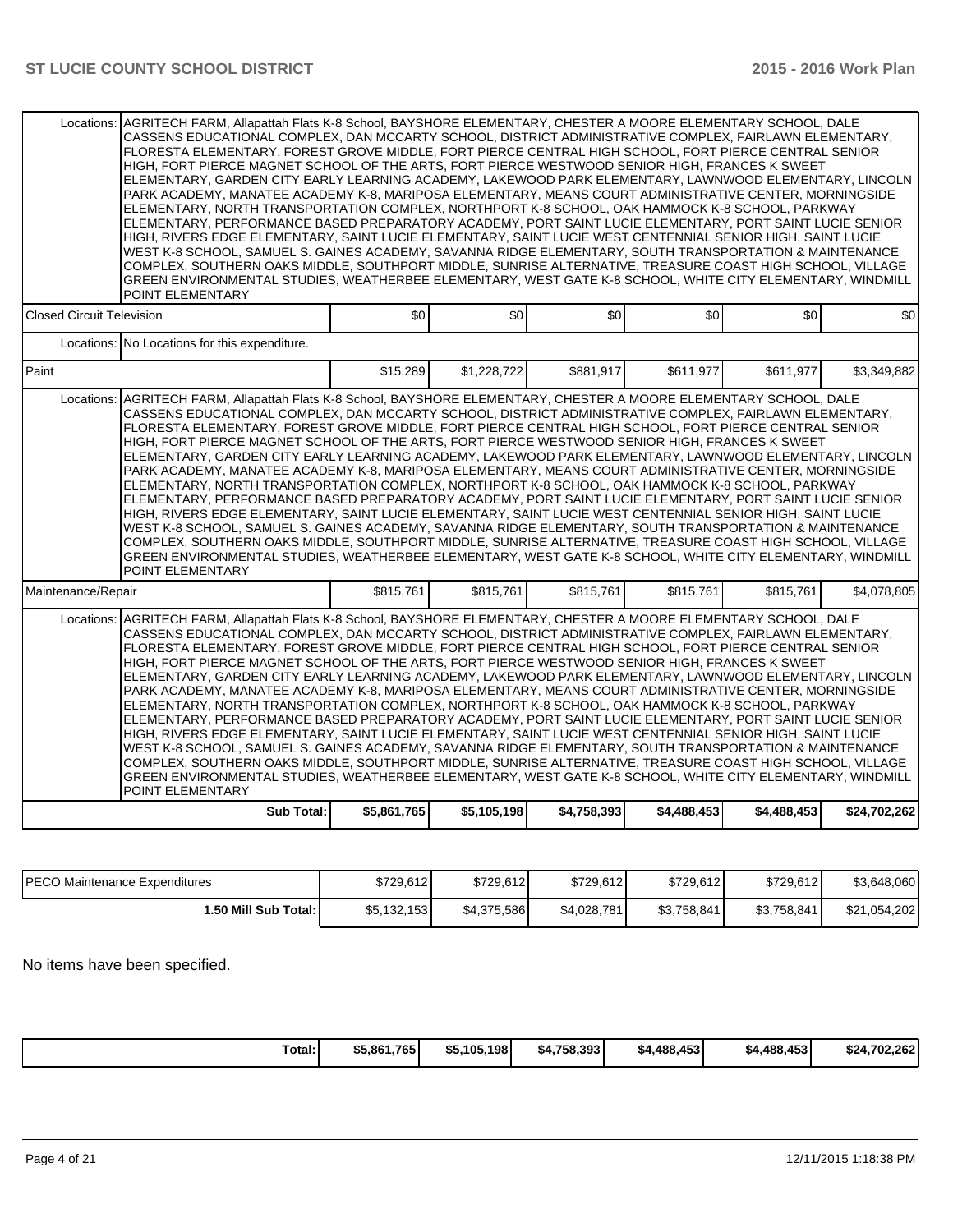### **Local 1.50 Mill Expenditure For Maintenance, Repair and Renovation**

Anticipated expenditures expected from local funding sources over the years covered by the current work plan.

| Item                                                         | $2015 - 2016$<br><b>Actual Budget</b> | 2016 - 2017<br>Projected | 2017 - 2018<br>Projected | $2018 - 2019$<br>Projected | 2019 - 2020<br>Projected | <b>Total</b>  |
|--------------------------------------------------------------|---------------------------------------|--------------------------|--------------------------|----------------------------|--------------------------|---------------|
| Remaining Maint and Repair from 1.5 Mills                    | \$5,132,153                           | \$4,375,586              | \$4,028,781              | \$3,758,841                | \$3,758,841              | \$21,054,202  |
| Maintenance/Repair Salaries                                  | \$4,830,379                           | \$4,830,379              | \$4,830,379              | \$4,830,379                | \$4,830,379              | \$24,151,895  |
| School Bus Purchases                                         | \$3,281,742                           | \$960,000                | \$0                      | \$0                        | \$0                      | \$4,241,742   |
| Other Vehicle Purchases                                      | \$100,000                             | \$100,000                | \$0                      | \$0                        | \$0                      | \$200,000     |
| Capital Outlay Equipment                                     | \$4,550,005                           | \$4,148,035              | \$4,148,035              | \$4,148,035                | \$4,148,035              | \$21,142,145  |
| <b>Rent/Lease Payments</b>                                   | \$0                                   | \$0                      | \$0                      | \$0                        | \$0                      | \$0           |
| <b>COP Debt Service</b>                                      | \$14,950,680                          | \$14,950,680             | \$14,950,680             | \$14,950,680               | \$14,950,680             | \$74,753,400  |
| Rent/Lease Relocatables                                      | \$0                                   | \$0                      | \$0                      | \$0                        | \$0                      | \$0           |
| <b>Environmental Problems</b>                                | \$219,781                             | \$219,781                | \$219,781                | \$219,781                  | \$219,781                | \$1,098,905   |
| s.1011.14 Debt Service                                       | \$2,534,787                           | \$2,534,787              | \$0                      | \$0                        | \$0                      | \$5,069,574   |
| <b>Special Facilities Construction Account</b>               | \$0                                   | \$0                      | \$0                      | \$0                        | \$0                      | \$0           |
| Premiums for Property Casualty Insurance - 1011.71<br>(4a,b) | \$0                                   | \$0                      | \$0                      | \$0                        | \$0                      | \$0           |
| Qualified School Construction Bonds (QSCB)                   | $\Omega$                              | \$0                      | \$0                      | \$0                        | \$0                      | \$0           |
| Qualified Zone Academy Bonds (QZAB)                          | \$0                                   | \$0                      | \$0                      | \$0                        | \$0                      | \$0           |
| <b>RAN Project Debt Service</b>                              | \$2,604,505                           | \$2,604,505              | \$0                      | \$0                        | \$0                      | \$5,209,010   |
| <b>Local Expenditure Totals:</b>                             | \$38,204,032                          | \$34,723,753             | \$28,177,656             | \$27,907,716               | \$27,907,716             | \$156,920,873 |

# **Revenue**

## **1.50 Mill Revenue Source**

Schedule of Estimated Capital Outlay Revenue from each currently approved source which is estimated to be available for expenditures on the projects included in the tentative district facilities work program. All amounts are NET after considering carryover balances, interest earned, new COP's, 1011.14 and 1011.15 loans, etc. Districts cannot use 1.5-Mill funds for salaries except for those explicitly associated with maintenance/repair projects. (1011.71 (5), F.S.)

| <b>Item</b>                                                                         | Fund | $2015 - 2016$<br><b>Actual Value</b> | 2016 - 2017<br>Projected | $2017 - 2018$<br>Projected | $2018 - 2019$<br>Projected | $2019 - 2020$<br>Projected | Total            |
|-------------------------------------------------------------------------------------|------|--------------------------------------|--------------------------|----------------------------|----------------------------|----------------------------|------------------|
| (1) Non-exempt property<br>lassessed valuation                                      |      | \$18,176,136,407                     | \$18,176,136,407         | \$18,176,136,407           | \$18,176,136,407           | \$18,176,136,407           | \$90,880,682,035 |
| (2) The Millege projected for<br>discretionary capital outlay per<br>ls.1011.71     |      | 1.50                                 | 0.00                     | 0.00                       | 0.00                       | 0.00                       |                  |
| $(3)$ Full value of the 1.50-Mill<br>discretionary capital outlay per<br>ls.1011.71 |      | \$30,535,909                         | \$30,535,909             | \$30,535,909               | \$30,535,909               | \$30,535,909               | \$152,679,545    |
| (4) Value of the portion of the 1.50<br>-Mill ACTUALLY levied                       | 370  | \$26,173,636                         | \$0                      | \$0                        | \$0                        | \$0                        | \$26,173,636     |
| $(5)$ Difference of lines $(3)$ and $(4)$                                           |      | \$4,362,273                          | \$30,535,909             | \$30,535,909               | \$30,535,909               | \$30,535,909               | \$126,505,909    |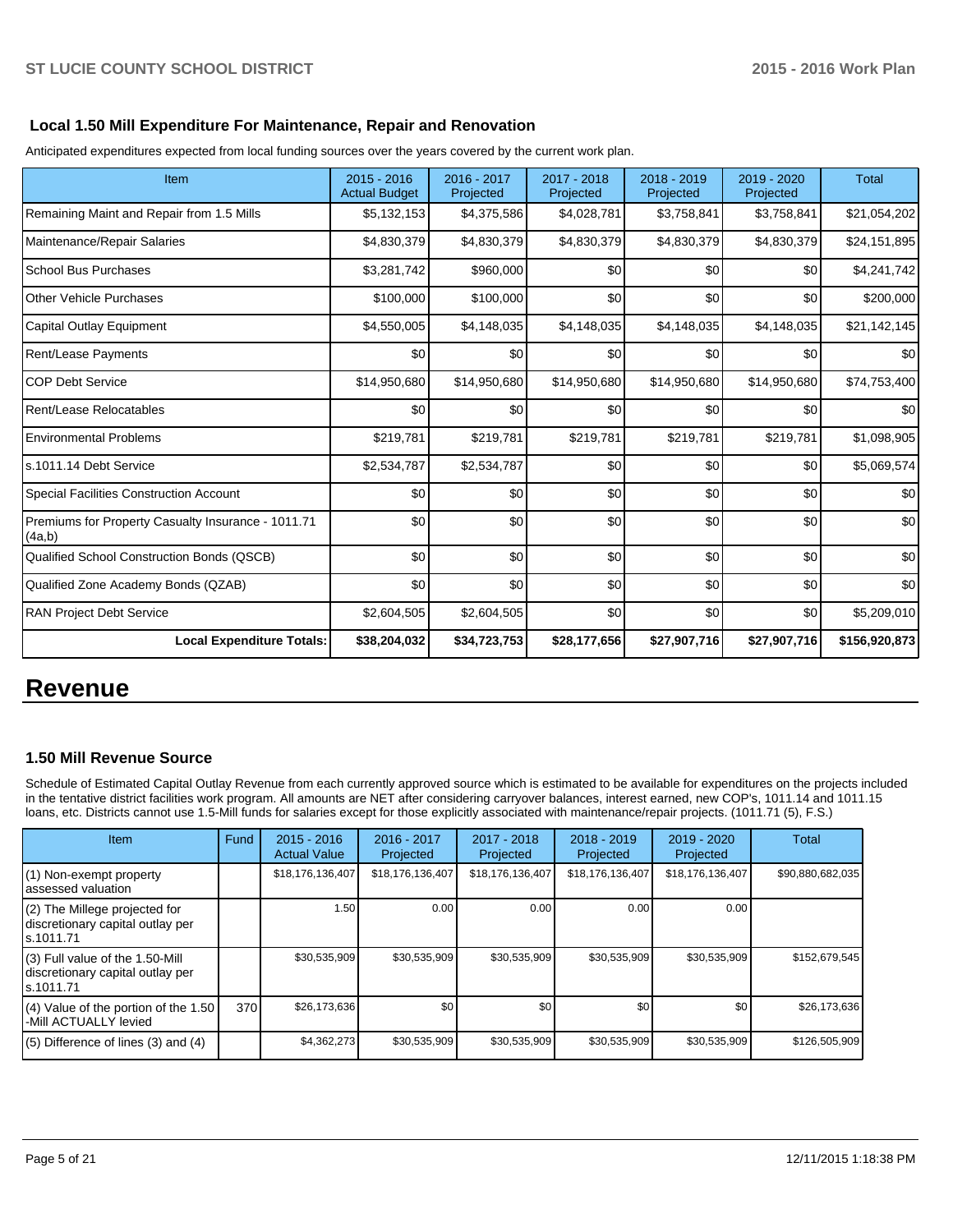### **PECO Revenue Source**

The figure in the row designated "PECO Maintenance" will be subtracted from funds available for new construction because PECO maintenance dollars cannot be used for new construction.

| Item                          | Fund | $2015 - 2016$<br><b>Actual Budget</b> | 2016 - 2017<br>Projected | 2017 - 2018<br>Projected | $2018 - 2019$<br>Projected | $2019 - 2020$<br>Projected | Total       |
|-------------------------------|------|---------------------------------------|--------------------------|--------------------------|----------------------------|----------------------------|-------------|
| IPECO New Construction        | 340  | \$0                                   | \$0 <sub>1</sub>         | \$0                      | \$0                        | \$0                        | \$0         |
| PECO Maintenance Expenditures |      | \$729.612                             | \$729.612                | \$729.612                | \$729.612                  | \$729.612                  | \$3,648,060 |
|                               |      | \$729.612                             | \$729,612                | \$729.612                | \$729.612                  | \$729.612                  | \$3,648,060 |

## **CO & DS Revenue Source**

Revenue from Capital Outlay and Debt Service funds.

| Item                                            | Fund | $2015 - 2016$<br><b>Actual Budget</b> | $2016 - 2017$<br>Projected | $2017 - 2018$<br>Projected | $2018 - 2019$<br>Projected | $2019 - 2020$<br>Projected | Total       |
|-------------------------------------------------|------|---------------------------------------|----------------------------|----------------------------|----------------------------|----------------------------|-------------|
| CO & DS Cash Flow-through<br><b>Distributed</b> | 360  | \$678.364                             | \$678.364                  | \$678,364                  | \$678.364                  | \$678.364                  | \$3,391,820 |
| CO & DS Interest on<br>Undistributed CO         | 360  | \$9,900                               | \$9,900                    | \$9,900                    | \$9,900                    | \$9,900                    | \$49,500    |
|                                                 |      | \$688.264                             | \$688.264                  | \$688,264                  | \$688,264                  | \$688,264                  | \$3,441,320 |

#### **Fair Share Revenue Source**

All legally binding commitments for proportionate fair-share mitigation for impacts on public school facilities must be included in the 5-year district work program.

| Item                                                | $2015 - 2016$<br><b>Actual Budget</b> | 2016 - 2017<br>Projected | 2017 - 2018<br>Projected | $2018 - 2019$<br>Projected | 2019 - 2020<br>Projected | Total       |
|-----------------------------------------------------|---------------------------------------|--------------------------|--------------------------|----------------------------|--------------------------|-------------|
| PECO-Charter School Pass Thru (FAU<br>Debt Service) | \$1,151,621                           | \$1,151,621              | \$1,151,621              | \$1,151,621                | \$1,151,621              | \$5,758,105 |
|                                                     | \$1,151,621                           | \$1,151,621              | \$1,151,621              | \$1,151,621                | \$1,151,621              | \$5,758,105 |

#### **Sales Surtax Referendum**

Specific information about any referendum for a 1-cent or ½-cent surtax referendum during the previous year.

**Did the school district hold a surtax referendum during the past fiscal year 2014 - 2015?**

No

#### **Additional Revenue Source**

Any additional revenue sources

| Item                                                                                              | $2015 - 2016$<br><b>Actual Value</b> | 2016 - 2017<br>Projected | $2017 - 2018$<br>Projected | $2018 - 2019$<br>Projected | $2019 - 2020$<br>Projected | Total            |
|---------------------------------------------------------------------------------------------------|--------------------------------------|--------------------------|----------------------------|----------------------------|----------------------------|------------------|
| Proceeds from a s.1011.14/15 F.S. Loans I                                                         | \$0 <sub>1</sub>                     | \$0                      | \$0                        | \$0                        | \$0                        | \$0 <sub>1</sub> |
| District Bonds - Voted local bond<br>referendum proceeds per s.9, Art VII<br>l State Constitution | \$0 <sub>1</sub>                     | \$0                      | \$0                        | \$0 <sub>1</sub>           | \$0                        | \$0 <sub>1</sub> |
| Proceeds from Special Act Bonds                                                                   | \$0                                  | \$0 <sub>1</sub>         | \$0                        | \$0 <sub>0</sub>           | \$0                        | \$0 <sub>1</sub> |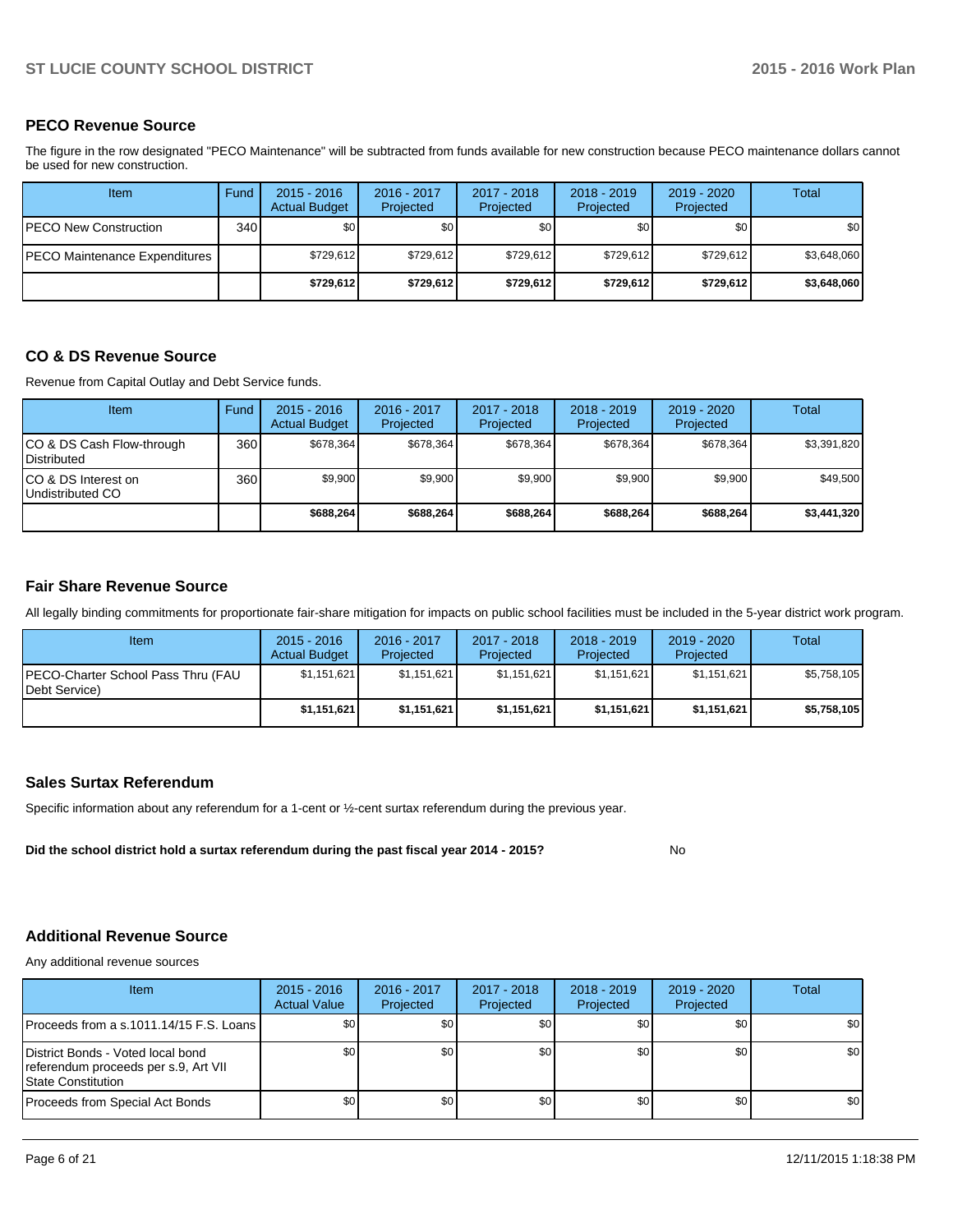| Estimated Revenue from CO & DS Bond<br>Sale                                                                               | \$0              | \$0              | \$0              | \$0              | \$0              | \$0            |
|---------------------------------------------------------------------------------------------------------------------------|------------------|------------------|------------------|------------------|------------------|----------------|
| Proceeds from Voted Capital<br>Improvements millage                                                                       | \$0              | \$0              | \$0              | \$0              | \$0              | \$0            |
| Other Revenue for Other Capital Projects                                                                                  | \$0              | \$8              | \$0              | \$0              | \$0              | \$8            |
| Proceeds from 1/2 cent sales surtax<br>authorized by school board                                                         | \$14,083,497     | \$14,083,497     | \$14,083,497     | \$14,083,497     | \$14,083,497     | \$70,417,485   |
| Proceeds from local governmental<br>infrastructure sales surtax                                                           | \$0              | \$0              | \$0              | \$0              | \$0              | \$0            |
| Proceeds from Certificates of<br>Participation (COP's) Sale                                                               | \$0              | \$0              | \$0              | \$0              | \$0              | \$0            |
| Classrooms First Bond proceeds amount<br>authorized in FY 1997-98                                                         | \$0              | \$0              | \$0              | \$0              | \$0              | \$0            |
| <b>Classrooms for Kids</b>                                                                                                | \$0              | \$0              | \$0              | \$0              | \$0              | \$0            |
| <b>District Equity Recognition</b>                                                                                        | \$0              | \$0              | \$0              | \$0              | \$0              | \$0            |
| <b>Federal Grants</b>                                                                                                     | \$0              | \$0              | \$0              | \$0              | \$0              | \$0            |
| Proportionate share mitigation (actual<br>cash revenue only, not in kind donations)                                       | \$0              | \$0              | \$0              | \$0              | \$0              | \$0            |
| Impact fees received                                                                                                      | \$943,383        | \$943,383        | \$943,383        | \$943,383        | \$943,383        | \$4,716,915    |
| Private donations                                                                                                         | \$0              | \$0              | \$0              | \$0              | \$0              | \$0            |
| Grants from local governments or not-for-<br>profit organizations                                                         | \$0              | \$0              | \$0              | \$0              | \$0              | \$0            |
| Interest, Including Profit On Investment                                                                                  | \$4,723          | \$4,723          | \$4,723          | \$4,723          | \$4,723          | \$23,615       |
| Revenue from Bonds pledging proceeds<br>from 1 cent or 1/2 cent Sales Surtax                                              | \$0              | \$0              | \$0              | \$0              | \$0              | \$0            |
| <b>Total Fund Balance Carried Forward</b>                                                                                 | \$6,647,797      | \$0              | \$0              | \$0              | \$0              | \$6,647,797    |
| General Capital Outlay Obligated Fund<br><b>Balance Carried Forward From Total</b><br><b>Fund Balance Carried Forward</b> | \$0              | \$0              | \$0              | \$0              | \$0              | \$0            |
| <b>Special Facilities Construction Account</b>                                                                            | \$0              | \$0              | \$0              | \$0              | \$0              | \$0            |
| One Cent - 1/2 Cent Sales Surtax Debt<br>Service From Total Fund Balance Carried<br>Forward                               | (\$10, 199, 733) | (\$10, 194, 051) | (\$10, 185, 285) | (\$10, 153, 607) | (\$10, 155, 999) | (\$50,888,675) |
| Capital Outlay Projects Funds Balance<br>Carried Forward From Total Fund<br><b>Balance Carried Forward</b>                | \$0              | \$0              | \$0              | \$0              | \$0              | \$0            |
| Intrafund Transfer for ran                                                                                                | \$2,604,505      | \$2,604,505      | \$0              | \$0              | \$0              | \$5,209,010    |
| <b>Subtotal</b>                                                                                                           | \$14,084,172     | \$7,442,065      | \$4,846,318      | \$4,877,996      | \$4,875,604      | \$36,126,155   |

# **Total Revenue Summary**

| <b>Item Name</b>                                                    | $2015 - 2016$<br><b>Budget</b> | $2016 - 2017$<br>Projected | $2017 - 2018$<br>Projected | $2018 - 2019$<br>Projected | $2019 - 2020$<br>Projected | <b>Five Year Total</b> |
|---------------------------------------------------------------------|--------------------------------|----------------------------|----------------------------|----------------------------|----------------------------|------------------------|
| Local 1.5 Mill Discretionary Capital Outlay  <br><b>I</b> Revenue   | \$26,173,636                   | \$0                        | \$0                        | \$0                        | \$0                        | \$26,173,636           |
| IPECO and 1.5 Mill Maint and Other 1.5<br><b>IMill Expenditures</b> | (\$38,204,032)                 | (\$34,723,753)             | (\$28,177,656)             | (\$27,907,716)             | (\$27,907,716)             | (\$156,920,873)        |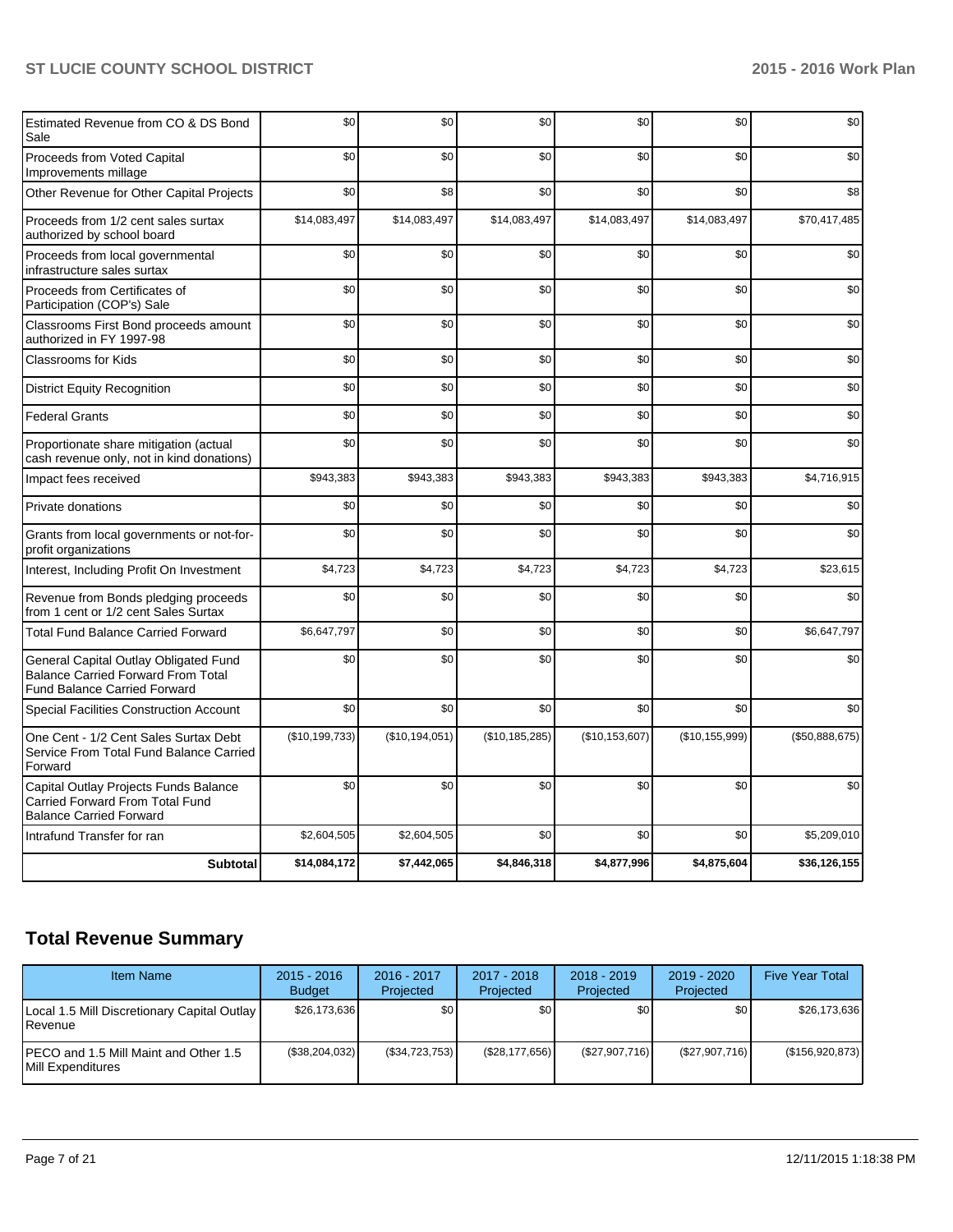| IPECO Maintenance Revenue                          | \$729,612                      | \$729,612                | \$729,612                | \$729,612                  | \$729,612                | \$3,648,060            |
|----------------------------------------------------|--------------------------------|--------------------------|--------------------------|----------------------------|--------------------------|------------------------|
| Available 1.50 Mill for New<br><b>Construction</b> | (\$12,030,396)                 | ( \$34, 723, 753]        | (\$28,177,656)           | (\$27,907,716)             | (\$27,907,716)           | ( \$130, 747, 237)     |
| <b>Item Name</b>                                   | $2015 - 2016$<br><b>Budget</b> | 2016 - 2017<br>Projected | 2017 - 2018<br>Projected | $2018 - 2019$<br>Projected | 2019 - 2020<br>Projected | <b>Five Year Total</b> |
| ICO & DS Revenue                                   | \$688,264                      | \$688,264                | \$688,264                | \$688,264                  | \$688,264                | \$3,441,320            |
| IPECO New Construction Revenue                     | \$0                            | \$0                      | \$0                      | \$0                        | \$0                      | \$0                    |
| Other/Additional Revenue                           | \$15,235,793                   | \$8,593,686              | \$5,997,939              | \$6,029,617                | \$6,027,225              | \$41,884,260           |
| <b>Total Additional Revenuel</b>                   | \$15,924,057                   | \$9,281,950              | \$6,686,203              | \$6,717,881                | \$6,715,489              | \$45,325,580           |
| Total Available Revenue                            | \$3,893,661                    | $($ \$25,441,803)        | (S21, 491, 453)          | $($ \$21,189,835)          | $($ \$21,192,227)        | $($ \$85,421,657)      |

# **Project Schedules**

## **Capacity Project Schedules**

A schedule of capital outlay projects necessary to ensure the availability of satisfactory classrooms for the projected student enrollment in K-12 programs.

Nothing reported for this section.

| <b>Planned Cost:</b>     |  |  |  |
|--------------------------|--|--|--|
| <b>Student Stations:</b> |  |  |  |
| Total Classrooms:        |  |  |  |
| Gross Sq Ft:             |  |  |  |

### **Other Project Schedules**

Major renovations, remodeling, and additions of capital outlay projects that do not add capacity to schools.

| <b>Project Description</b>             | Location                 | $2015 - 2016$<br>Actual Budget | 2016 - 2017<br>Projected | 2017 - 2018  <br>Projected | 2018 - 2019<br>Projected | $2019 - 2020$<br>Projected | Total          | <b>Funded</b> |
|----------------------------------------|--------------------------|--------------------------------|--------------------------|----------------------------|--------------------------|----------------------------|----------------|---------------|
| air handler (Gym, office, tech<br>bld) | <b>ISOUTHPORT MIDDLE</b> | \$0                            | ا30                      | \$3,700,000                | ا 30                     | \$0 I                      | \$3,700,000 No |               |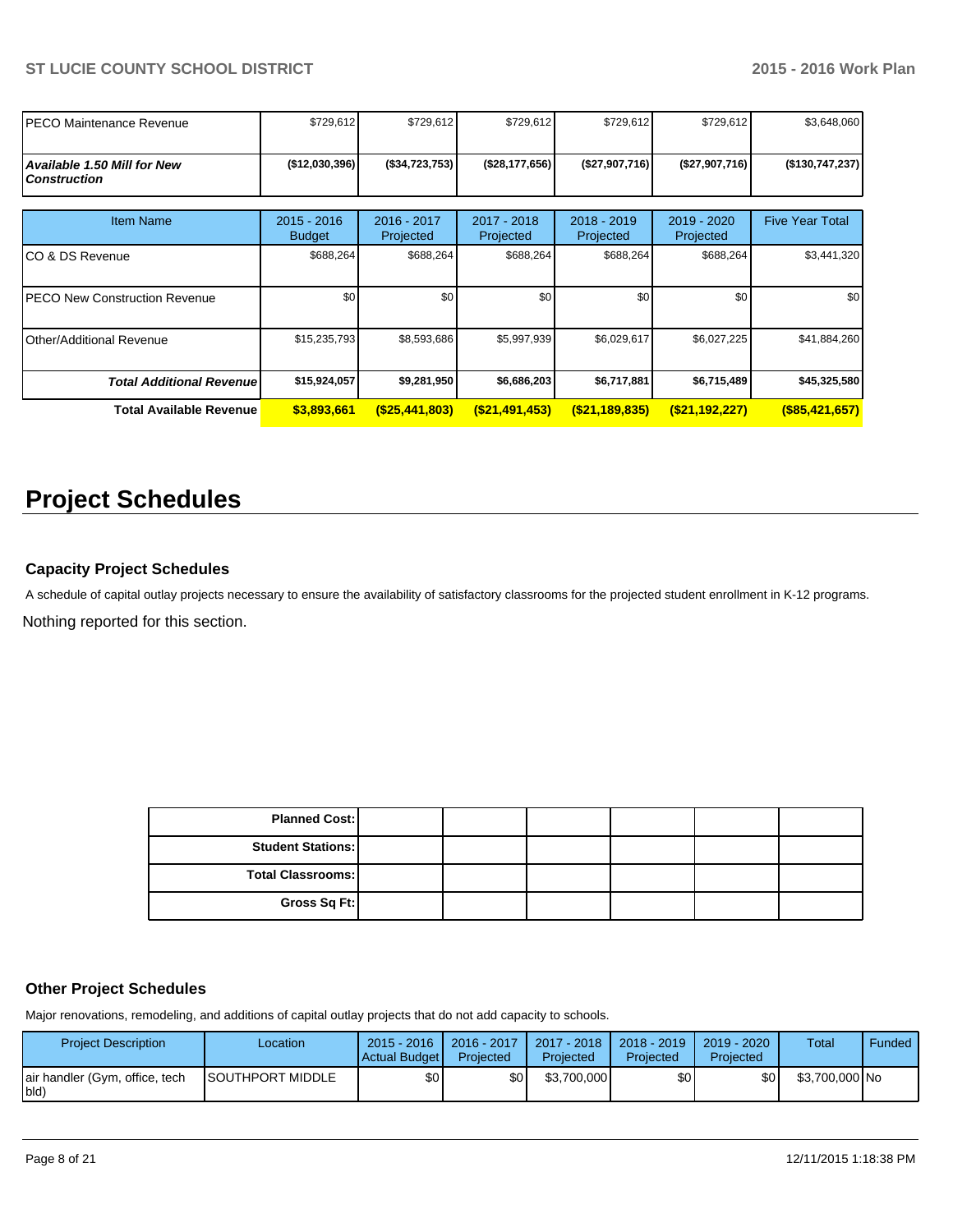| Air Handler replacement                                                                       | <b>FOREST GROVE</b><br><b>MIDDLE</b>                                                | \$0         | \$3,700,000  | \$0         | \$0         | \$0         | \$3,700,000 No  |         |
|-----------------------------------------------------------------------------------------------|-------------------------------------------------------------------------------------|-------------|--------------|-------------|-------------|-------------|-----------------|---------|
| <b>New Ancillary Facility</b>                                                                 | Location not specified                                                              | \$0         | \$5,000,000  | \$0         | \$0         | \$0         | \$5,000,000 No  |         |
| Replace Roof                                                                                  | <b>SOUTHERN OAKS</b><br><b>MIDDLE</b>                                               | \$0         | \$2,213,977  | \$0         | \$0         | \$0         | \$2,213,977 No  |         |
| Buildings 1 & 2 Replace roof                                                                  | LAWNWOOD<br><b>ELEMENTARY</b>                                                       | \$0         | \$145,000    | \$0         | \$0         | \$0         | \$145,000 No    |         |
| Replace roof blds1, 2, 5, 6, 7,<br>8, 9, 10                                                   | <b>GARDEN CITY EARLY</b><br><b>LEARNING ACADEMY</b>                                 | \$0         | \$937,000    | \$0         | \$0         | \$0         | \$937,000 No    |         |
| Replace Roof                                                                                  | PERFORMANCE BASED<br><b>PREPARATORY</b><br><b>ACADEMY</b>                           | \$0         | \$0          | \$326,000   | \$0         | \$0         | \$326,000 No    |         |
| Replace Roof                                                                                  | <b>SOUTH</b><br><b>TRANSPORTATION &amp;</b><br><b>MAINTENANCE</b><br><b>COMPLEX</b> | \$0         | \$0          | \$0         | \$2,117,000 | \$0         | \$2,117,000 No  |         |
| Replace Roof                                                                                  | <b>DALE CASSENS</b><br><b>EDUCATIONAL</b><br><b>COMPLEX</b>                         | \$0         | \$900,000    | \$0         | \$0         | \$0         | \$900,000 No    |         |
| Weatherproofing                                                                               | <b>LINCOLN PARK</b><br><b>ACADEMY</b>                                               | \$0         | \$1          | \$0         | \$0         | \$0         |                 | $$1$ No |
| Painting Admin, Oak<br>Hammock, Savanna Ridge                                                 | Location not specified                                                              | \$209,500   | \$0          | \$0         | \$0         | \$0         | \$209,500 No    |         |
| Painting Delaware,, FGMS,<br>Greentech, CAME, LWE,<br>Manatee K-8, Means ct. MSE,<br>PKW, VGE | Location not specified                                                              | \$497,933   | \$0          | \$0         | \$0         | \$0         | \$497,933 No    |         |
| Painting Delaware, FGMS,<br>SLWCHS, SLWk-8, WBE                                               | Location not specified                                                              | \$506,000   | \$0          | \$0         | \$0         | \$0         | \$506,000 No    |         |
| Replace Roof                                                                                  | <b>NORTHPORT K-8</b><br>SCHOOL                                                      | \$0         | \$0          | \$0         | \$0         | \$2,917,000 | \$2,917,000 No  |         |
| New Chiller and TES                                                                           | <b>DISTRICT</b><br><b>ADMINISTRATIVE</b><br><b>COMPLEX</b>                          | \$1,600,000 | \$0          | \$0         | \$0         | \$0         | \$1,600,000 Yes |         |
| <b>HVAC controls and Energy</b><br>upgrades                                                   | Allapattah Flats K-8<br>School                                                      | \$370,000   | \$0          | \$0         | \$0         | \$0         | \$370,000 Yes   |         |
|                                                                                               |                                                                                     | \$3,183,433 | \$12,895,978 | \$4,026,000 | \$2,117,000 | \$2,917,000 | \$25,139,411    |         |

## **Additional Project Schedules**

Any projects that are not identified in the last approved educational plant survey.

| <b>Project Description</b>                    | Location                  | <b>Num</b> | $2015 - 2016$<br>Classroom   Actual Budget | 2016 - 2017<br>Projected | 2017 - 2018<br>Projected | 2018 - 2019<br>Projected | 2019 - 2020<br>Projected | <b>Total</b>     | Funded |
|-----------------------------------------------|---------------------------|------------|--------------------------------------------|--------------------------|--------------------------|--------------------------|--------------------------|------------------|--------|
| Project description not<br><b>I</b> specified | Location not<br>specified |            | \$0                                        | ا80                      | \$0                      | \$0 I                    | \$0                      |                  | \$0 No |
|                                               |                           |            | \$0                                        | \$0                      | \$0                      | \$0 I                    | \$0                      | \$0 <sub>1</sub> |        |

## **Non Funded Growth Management Project Schedules**

Schedule indicating which projects, due to planned development, that CANNOT be funded from current revenues projected over the next five years.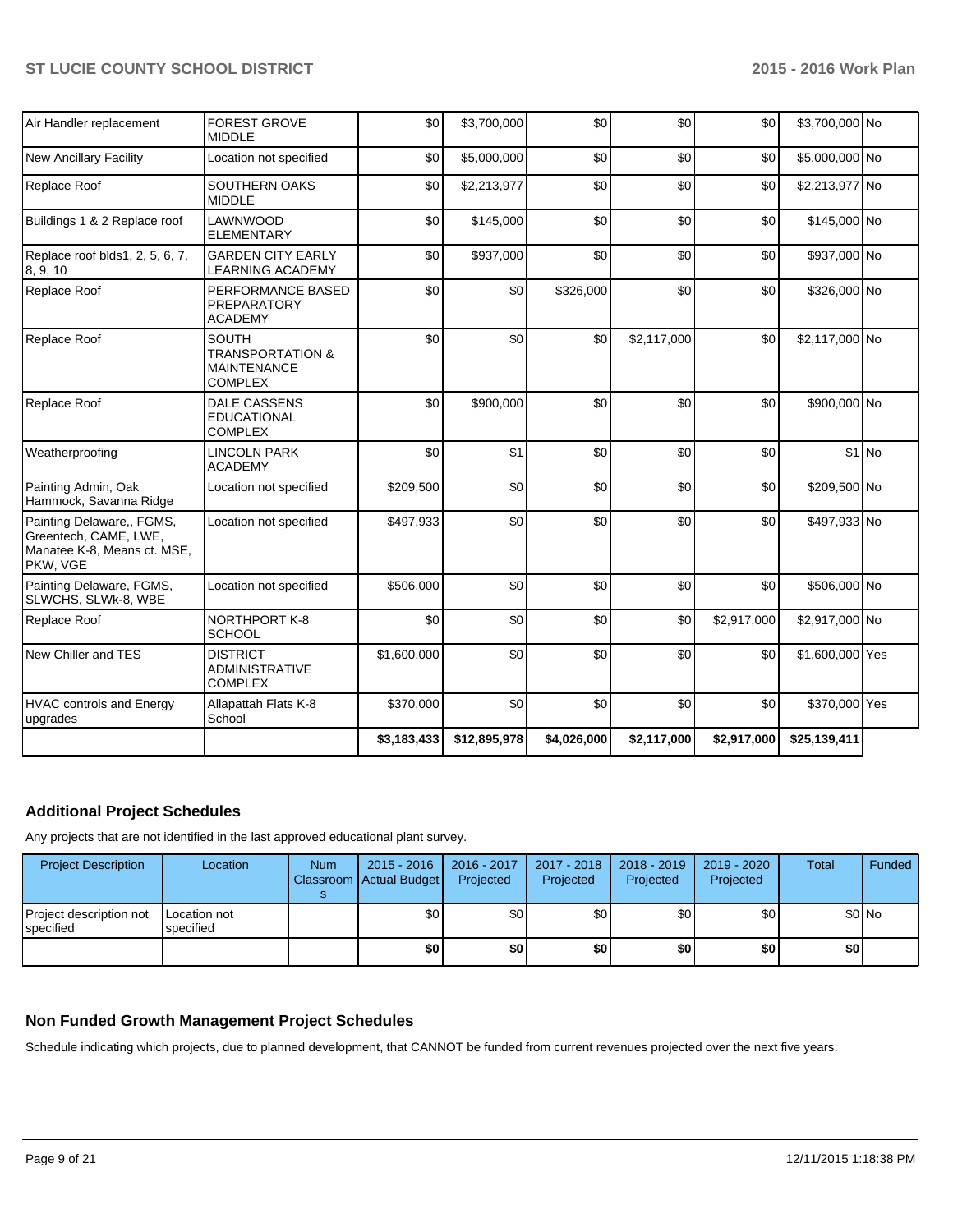Nothing reported for this section.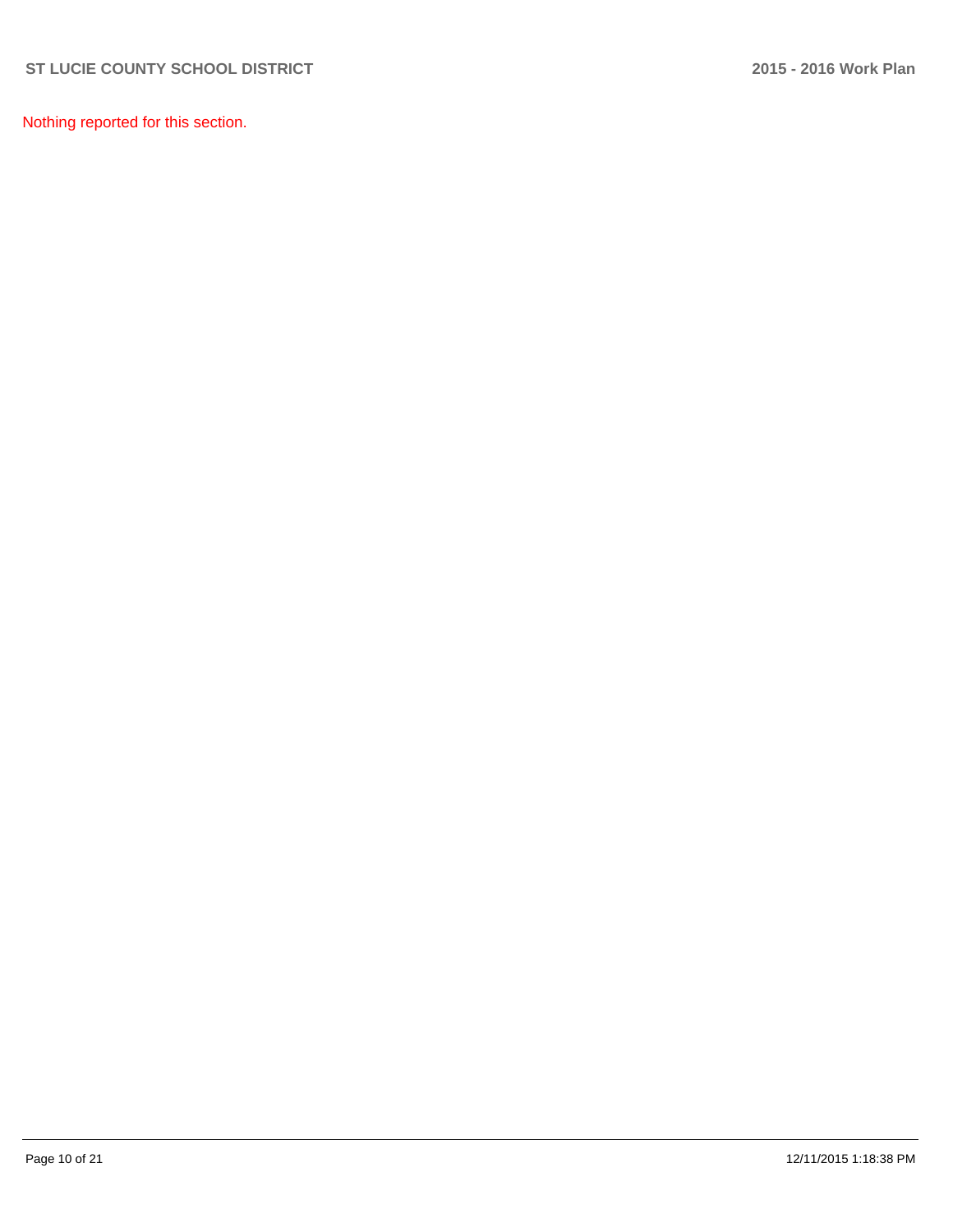# **Capacity Tracking**

| Location                                                       | $2015 -$<br>2016 Satis.<br>Stu. Sta. | Actual<br>$2015 -$<br>2016 FISH<br>Capacity | Actual<br>$2014 -$<br>2015<br><b>COFTE</b> | # Class<br>Rooms | Actual<br>Average<br>$2015 -$<br>2016 Class<br><b>Size</b> | Actual<br>$2015 -$<br>2016<br><b>Utilization</b> | <b>New</b><br>Stu.<br>Capacity | <b>New</b><br>Rooms to<br>be<br>Added/Re<br>moved | Projected<br>$2019 -$<br>2020<br><b>COFTE</b> | Projected<br>$2019 -$<br>2020<br><b>Utilization</b> | Projected<br>$2019 -$<br>2020 Class<br><b>Size</b> |
|----------------------------------------------------------------|--------------------------------------|---------------------------------------------|--------------------------------------------|------------------|------------------------------------------------------------|--------------------------------------------------|--------------------------------|---------------------------------------------------|-----------------------------------------------|-----------------------------------------------------|----------------------------------------------------|
| <b>WHITE CITY</b><br><b>ELEMENTARY</b>                         | 641                                  | 641                                         | 536                                        | 34               | 16                                                         | 84.00 %                                          | $\Omega$                       | $\Omega$                                          | 0                                             | 0.00%                                               | $\mathbf 0$                                        |
| <b>FAIRLAWN</b><br><b>ELEMENTARY</b>                           | 713                                  | 713                                         | 630                                        | 38               | 17                                                         | 88.00 %                                          | 0                              | $\Omega$                                          | 608                                           | 85.00 %                                             | 16                                                 |
| FORT PIERCE MAGNET<br>SCHOOL OF THE ARTS                       | 497                                  | 447                                         | 426                                        | 24               | 18                                                         | 95.00 %                                          | 0                              | $\Omega$                                          | 263                                           | 59.00 %                                             | 11                                                 |
| LAWNWOOD<br><b>ELEMENTARY</b>                                  | 825                                  | 825                                         | 716                                        | 46               | 16                                                         | 87.00 %                                          | 0                              | $\Omega$                                          | 571                                           | 69.00%                                              | 12                                                 |
| <b>SAINT LUCIE</b><br><b>ELEMENTARY</b>                        | 818                                  | 818                                         | 713                                        | 44               | 16                                                         | 87.00 %                                          | 0                              | $\Omega$                                          | 672                                           | 82.00%                                              | 15                                                 |
| <b>DAN MCCARTY SCHOOL</b>                                      | 1,400                                | 1,260                                       | 584                                        | 66               | $\vert 9 \vert$                                            | 46.00 %                                          | 0                              | $\Omega$                                          | 805                                           | 64.00%                                              | 12                                                 |
| <b>FRANCES K SWEET</b><br><b>ELEMENTARY</b>                    | 777                                  | 777                                         | 613                                        | 40               | 15                                                         | 79.00 %                                          | 0                              | $\Omega$                                          | 577                                           | 74.00 %                                             | 14                                                 |
| <b>GARDEN CITY EARLY</b><br><b>LEARNING ACADEMY</b>            | 727                                  | $\Omega$                                    | $\Omega$                                   | 41               | $\overline{0}$                                             | 0.00%                                            | 0                              | $\Omega$                                          | $\overline{0}$                                | 0.00%                                               | $\mathbf 0$                                        |
| <b>CHESTER A MOORE</b><br><b>ELEMENTARY SCHOOL</b>             | 805                                  | 805                                         | 656                                        | 44               | 15                                                         | 82.00 %                                          | 0                              | $\Omega$                                          | 622                                           | 77.00 %                                             | 14                                                 |
| <b>LINCOLN PARK</b><br><b>ACADEMY</b>                          | 2,262                                | 2,035                                       | 1,734                                      | 92               | 19                                                         | 85.00 %                                          | 0                              | $\Omega$                                          | 1,892                                         | 93.00 %                                             | 21                                                 |
| <b>FORT PIERCE CENTRAL</b><br><b>SENIOR HIGH</b>               | 50                                   | $\Omega$                                    | $\Omega$                                   | $\overline{2}$   | $\Omega$                                                   | 0.00%                                            | $\Omega$                       | $\Omega$                                          | $\Omega$                                      | 0.00%                                               | $\mathbf 0$                                        |
| <b>FORT PIERCE</b><br>WESTWOOD SENIOR<br>HIGH                  | 1,880                                | 1,786                                       | 1,109                                      | 80               | 14                                                         | 62.00 %                                          | $\Omega$                       | $\Omega$                                          | 885                                           | 50.00 %                                             | 11                                                 |
| PORT SAINT LUCIE<br><b>ELEMENTARY</b>                          | 328                                  | $\Omega$                                    | $\Omega$                                   | 16               | $\Omega$                                                   | 0.00%                                            | $\Omega$                       | $\Omega$                                          | $\Omega$                                      | 0.00%                                               | $\mathbf 0$                                        |
| <b>MORNINGSIDE</b><br><b>ELEMENTARY</b>                        | 752                                  | 752                                         | 596                                        | 40               | 15                                                         | 79.00 %                                          | 0                              | $\Omega$                                          | 504                                           | 67.00%                                              | 13                                                 |
| LAKEWOOD PARK<br><b>ELEMENTARY</b>                             | 961                                  | 961                                         | 660                                        | 50               | 13                                                         | 69.00 %                                          | $\Omega$                       | $\Omega$                                          | 695                                           | 72.00 %                                             | 14                                                 |
| <b>FLORESTA</b><br><b>ELEMENTARY</b>                           | 741                                  | 741                                         | 626                                        | 40               | 16                                                         | 84.00 %                                          | $\mathbf 0$                    | $\Omega$                                          | 497                                           | 67.00 %                                             | 12                                                 |
| <b>BAYSHORE</b><br><b>ELEMENTARY</b>                           | 891                                  | 891                                         | 682                                        | 47               | 15                                                         | 77.00 %                                          | $\Omega$                       | $\Omega$                                          | 722                                           | 81.00%                                              | 15                                                 |
| NORTHPORT K-8<br><b>SCHOOL</b>                                 | 1,835                                | 1,651                                       | 1,195                                      | 83               | 14                                                         | 72.00 %                                          | $\Omega$                       | $\Omega$                                          | 983                                           | 60.00 %                                             | 12                                                 |
| <b>WINDMILL POINT</b><br><b>ELEMENTARY</b>                     | 1,272                                | 1,272                                       | 789                                        | 65               | 12                                                         | 62.00 %                                          | 0                              | $\Omega$                                          | 951                                           | 75.00 %                                             | 15                                                 |
| <b>VILLAGE GREEN</b><br><b>ENVIRONMENTAL</b><br><b>STUDIES</b> | 545                                  | 545                                         | 506                                        | 30 <sup>2</sup>  | 17                                                         | 93.00 %                                          | $\overline{0}$                 | $\overline{0}$                                    | 545                                           | 100.00%                                             | 18                                                 |
| PORT SAINT LUCIE<br><b>SENIOR HIGH</b>                         | 2,372                                | 2,253                                       | 1,466                                      | 98               | 15                                                         | 65.00 %                                          | $\Omega$                       | $\Omega$                                          | 1,729                                         | 77.00 %                                             | 18                                                 |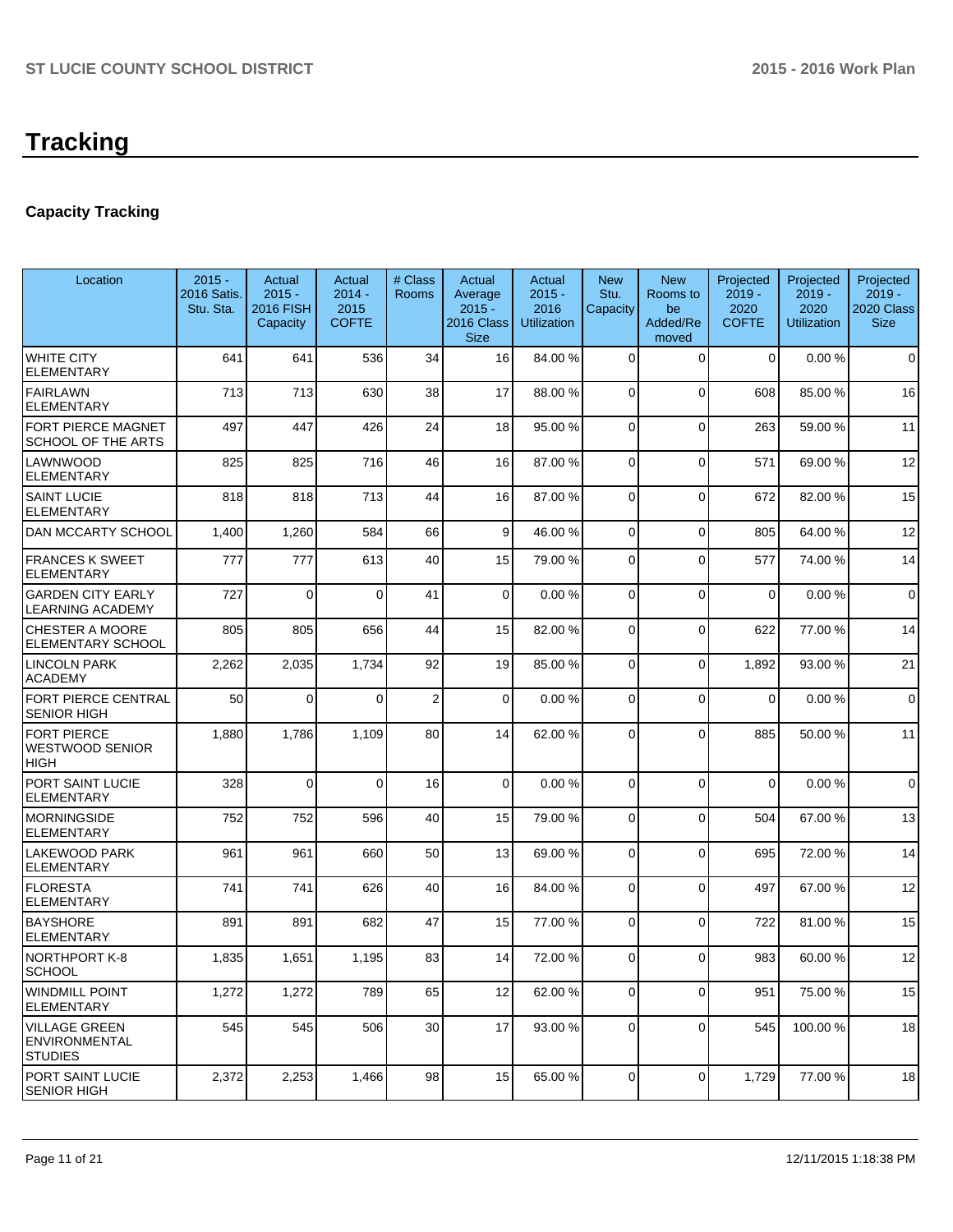| <b>PARKWAY</b><br><b>ELEMENTARY</b>                                | 775      | 775          | 535         | 41          | 13          | 69.00 %  | $\Omega$       | $\mathbf 0$    | 474         | 61.00%  | 12           |
|--------------------------------------------------------------------|----------|--------------|-------------|-------------|-------------|----------|----------------|----------------|-------------|---------|--------------|
| <b>DALE CASSENS</b><br><b>EDUCATIONAL</b><br><b>COMPLEX</b>        | 500      | 500          | 251         | 26          | 10          | 50.00 %  | 0              | $\Omega$       | 159         | 32.00 % | 6            |
| SOUTHPORT MIDDLE                                                   | 1,328    | 1.195        | 797         | 56          | 14          | 67.00 %  | $\Omega$       | $\Omega$       | 998         | 84.00%  | 18           |
| <b>MARIPOSA</b><br><b>ELEMENTARY</b>                               | 1,002    | 1,002        | 724         | 54          | 13          | 72.00 %  | $\Omega$       | $\Omega$       | 711         | 71.00 % | 13           |
| <b>MANATEE ACADEMY K-</b><br>8                                     | 2,055    | 1,849        | 1,536       | 94          | 16          | 83.00 %  | $\Omega$       | $\overline{0}$ | 1,527       | 83.00 % | 16           |
| <b>FOREST GROVE</b><br><b>MIDDLE</b>                               | 1,379    | 1,241        | 849         | 58          | 15          | 68.00 %  | $\Omega$       | $\Omega$       | 755         | 61.00%  | 13           |
| <b>AGRITECH FARM</b>                                               | $\Omega$ | $\mathbf{0}$ | $\Omega$    | $\mathbf 0$ | $\mathbf 0$ | 0.00%    | $\overline{0}$ | $\Omega$       | $\mathbf 0$ | 0.00%   | 0            |
| <b>RIVERS EDGE</b><br><b>ELEMENTARY</b>                            | 890      | 890          | 676         | 48          | 14          | 76.00 %  | $\mathbf 0$    | $\mathbf 0$    | 624         | 70.00%  | 13           |
| <b>SOUTHERN OAKS</b><br><b>MIDDLE</b>                              | 1,283    | 1,154        | 902         | 53          | 17          | 78.00 %  | $\overline{0}$ | $\mathbf 0$    | 946         | 82.00%  | 18           |
| <b>WEATHERBEE</b><br><b>ELEMENTARY</b>                             | 739      | 739          | 635         | 39          | 16          | 86.00 %  | $\Omega$       | $\Omega$       | $\Omega$    | 0.00%   | $\Omega$     |
| <b>SAINT LUCIE WEST</b><br><b>CENTENNIAL SENIOR</b><br><b>HIGH</b> | 2.838    | 2,696        | 2,325       | 112         | 21          | 86.00 %  | $\Omega$       | $\Omega$       | 2.064       | 77.00 % | 18           |
| SAINT LUCIE WEST K-8<br><b>SCHOOL</b>                              | 2,040    | 1,836        | 1,419       | 91          | 16          | 77.00 %  | $\Omega$       | $\Omega$       | 1,559       | 85.00%  | 17           |
| SAVANNA RIDGE<br><b>ELEMENTARY</b>                                 | 739      | 739          | 512         | 39          | 13          | 69.00 %  | $\overline{0}$ | $\mathbf 0$    | 492         | 67.00%  | 13           |
| SUNRISE ALTERNATIVE                                                | 448      | $\mathbf 0$  | $\mathbf 0$ | 23          | $\mathbf 0$ | 0.00%    | $\overline{0}$ | $\mathbf 0$    | $\mathbf 0$ | 0.00%   | $\mathbf{0}$ |
| <b>PERFORMANCE BASED</b><br>PREPARATORY<br><b>ACADEMY</b>          | 305      | 228          | 122         | 13          | 9           | 53.00 %  | $\Omega$       | $\Omega$       | 136         | 60.00%  | 10           |
| OAK HAMMOCK K-8<br><b>SCHOOL</b>                                   | 1,875    | 1,687        | 1,512       | 87          | 17          | 90.00 %  | $\Omega$       | $\Omega$       | 1,539       | 91.00%  | 18           |
| <b>TREASURE COAST</b><br><b>HIGH SCHOOL</b>                        | 2,511    | 2,385        | 2,406       | 105         | 23          | 101.00 % | 300            | 12             | 2,118       | 79.00 % | 18           |
| <b>WEST GATE K-8</b><br><b>SCHOOL</b>                              | 1,881    | 1,692        | 1,220       | 88          | 14          | 72.00 %  | $\mathbf 0$    | $\mathbf 0$    | 1,487       | 88.00 % | 17           |
| FORT PIERCE CENTRAL<br><b>HIGH SCHOOL</b>                          | 2,583    | 2,453        | 2,508       | 110         | 23          | 102.00 % | $\Omega$       | $\Omega$       | 2,400       | 98.00 % | 22           |
| SAMUEL S. GAINES<br><b>ACADEMY</b>                                 | 1,833    | 1,649        | 1,193       | 86          | 14          | 72.00 %  | $\Omega$       | $\Omega$       | 1,205       | 73.00 % | 14           |
| Allapattah Flats K-8<br>School                                     | 1,932    | 1,738        | 943         | 89          | 11          | 54.00 %  | $\Omega$       | $\Omega$       | 1,221       | 70.00 % | 14           |
|                                                                    | 50,028   | 45,621       | 35,301      | 2,332       | 15          | 77.38 %  | 300            | 12             | 33,936      | 73.90 % | 14           |

The COFTE Projected Total (33,936) for 2019 - 2020 must match the Official Forecasted COFTE Total (33,486 ) for 2019 - 2020 before this section can be completed. In the event that the COFTE Projected Total does not match the Official forecasted COFTE, then the Balanced Projected COFTE Table should be used to balance COFTE.

| Projected COFTE for 2019 - 2020 |        | <b>Grade Level Type</b> | <b>Balanced Projected</b><br>COFTE for 2019 - 2020 |
|---------------------------------|--------|-------------------------|----------------------------------------------------|
| Elementary (PK-3)               | 9.940  |                         |                                                    |
| Middle $(4-8)$                  | 13,243 |                         |                                                    |
|                                 |        | Elementary (PK-3)       | $-200$                                             |
|                                 |        |                         |                                                    |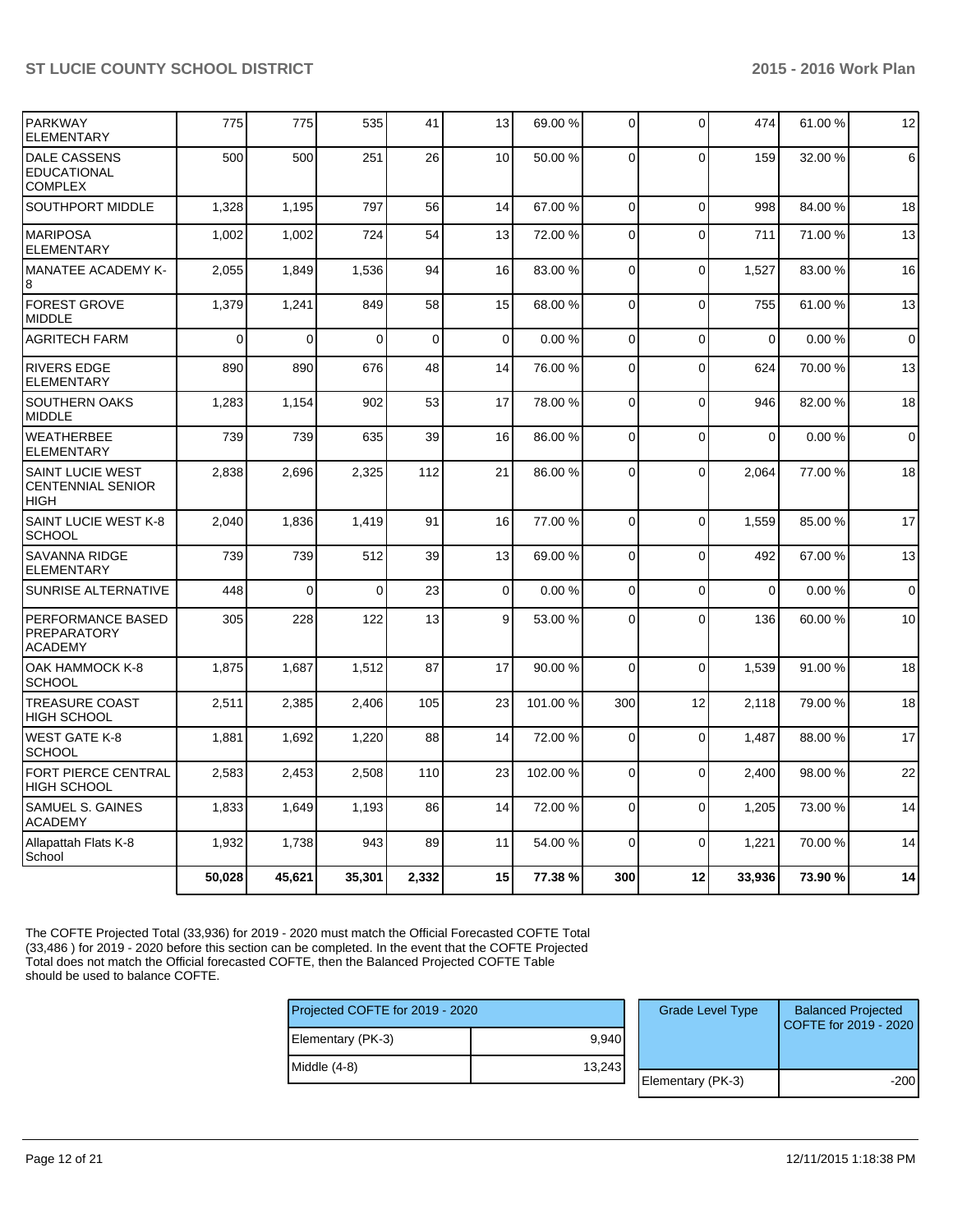| High (9-12) | 10,304 | Middle $(4-8)$ | $-200$ |
|-------------|--------|----------------|--------|
|             | 33,486 | High (9-12)    | $-49$  |
|             |        |                | 33,487 |

#### **Relocatable Replacement**

Number of relocatable classrooms clearly identified and scheduled for replacement in the school board adopted financially feasible 5-year district work program.

| Location                                 | $2015 - 2016$ | 2016 - 2017 | 2017 - 2018 | $2018 - 2019$ | 2019 - 2020 | Year 5 Total |
|------------------------------------------|---------------|-------------|-------------|---------------|-------------|--------------|
| <b>Total Relocatable Replacements: I</b> |               |             |             |               |             |              |

#### **Charter Schools Tracking**

Information regarding the use of charter schools.

| Location-Type                               | # Relocatable<br>units or<br>permanent<br>classrooms | Owner         | Year Started or I<br>Scheduled | Student<br><b>Stations</b> | <b>Students</b><br>Enrolled | Years in<br>Contract | <b>Total Charter</b><br><b>Students</b><br>projected for<br>2019 - 2020 |
|---------------------------------------------|------------------------------------------------------|---------------|--------------------------------|----------------------------|-----------------------------|----------------------|-------------------------------------------------------------------------|
| Imagine Nau Charter                         |                                                      | 36 LEASE RENT | 2008                           | 743                        | 687                         | 10 I                 | 743                                                                     |
| Renaissance Charter School of<br>ISt. Lucie |                                                      | 70 LEASE RENT | 2009                           | 1,290                      | 1,220                       | 10 <sup>1</sup>      | 1,290                                                                   |
| Renaissance Tradition                       |                                                      | 75 LEASE RENT | 2013                           | 1.504                      | 775 <b>1</b>                | 51                   | 1,504                                                                   |
| College Preparatory Academy                 |                                                      | 12 LEASE RENT | 2012                           | 300                        | 225                         | 5                    | 300                                                                     |
|                                             | 193 <sub>l</sub>                                     |               |                                | 3,837                      | 2,907                       |                      | 3,837                                                                   |

## **Special Purpose Classrooms Tracking**

The number of classrooms that will be used for certain special purposes in the current year, by facility and type of classroom, that the district will, 1), not use for educational purposes, and 2), the co-teaching classrooms that are not open plan classrooms and will be used for educational purposes.

| School                               | School Type | # of Elementary<br>K-3 Classrooms | # of Middle 4-8<br><b>Classrooms</b> | # of High $9-12$<br><b>Classrooms</b> | # of $ESE$<br>Classrooms | # of Combo<br><b>Classrooms</b> | Total<br><b>Classrooms</b> |
|--------------------------------------|-------------|-----------------------------------|--------------------------------------|---------------------------------------|--------------------------|---------------------------------|----------------------------|
| IOAK HAMMOCK K-8 SCHOOL              | Educational |                                   |                                      |                                       |                          |                                 | <b>20</b>                  |
| <b>IWINDMILL POINT ELEMENTARY</b>    | Educational |                                   |                                      |                                       |                          |                                 | 15 <sup>1</sup>            |
| <b>IBAYSHORE ELEMENTARY</b>          | Educational |                                   |                                      |                                       |                          |                                 | 15 <sup>1</sup>            |
| <b>Total Educational Classrooms:</b> |             | 10 <sub>1</sub>                   | 10 <sup>1</sup>                      | 10 <sup>1</sup>                       | 10                       | 10                              | 50 <sub>1</sub>            |

| School                               | <b>School Type</b> | # of Elementary<br>K-3 Classrooms I | # of Middle 4-8<br><b>Classrooms</b> | # of High $9-12$<br><b>Classrooms</b> | # of $ESE$<br><b>Classrooms</b> | # of Combo<br><b>Classrooms</b> | Total<br><b>Classrooms</b> |
|--------------------------------------|--------------------|-------------------------------------|--------------------------------------|---------------------------------------|---------------------------------|---------------------------------|----------------------------|
| IOAK HAMMOCK K-8 SCHOOL              | Co-Teaching        |                                     |                                      |                                       |                                 |                                 | 51                         |
| <b>IWEST GATE K-8 SCHOOL</b>         | Co-Teaching        |                                     |                                      |                                       |                                 |                                 |                            |
| <b>IBAYSHORE ELEMENTARY</b>          | Co-Teaching        |                                     |                                      |                                       |                                 |                                 | $\mathbf{3}$               |
| <b>Total Co-Teaching Classrooms:</b> |                    | 10 <sub>1</sub>                     |                                      |                                       |                                 |                                 | 12 <sub>1</sub>            |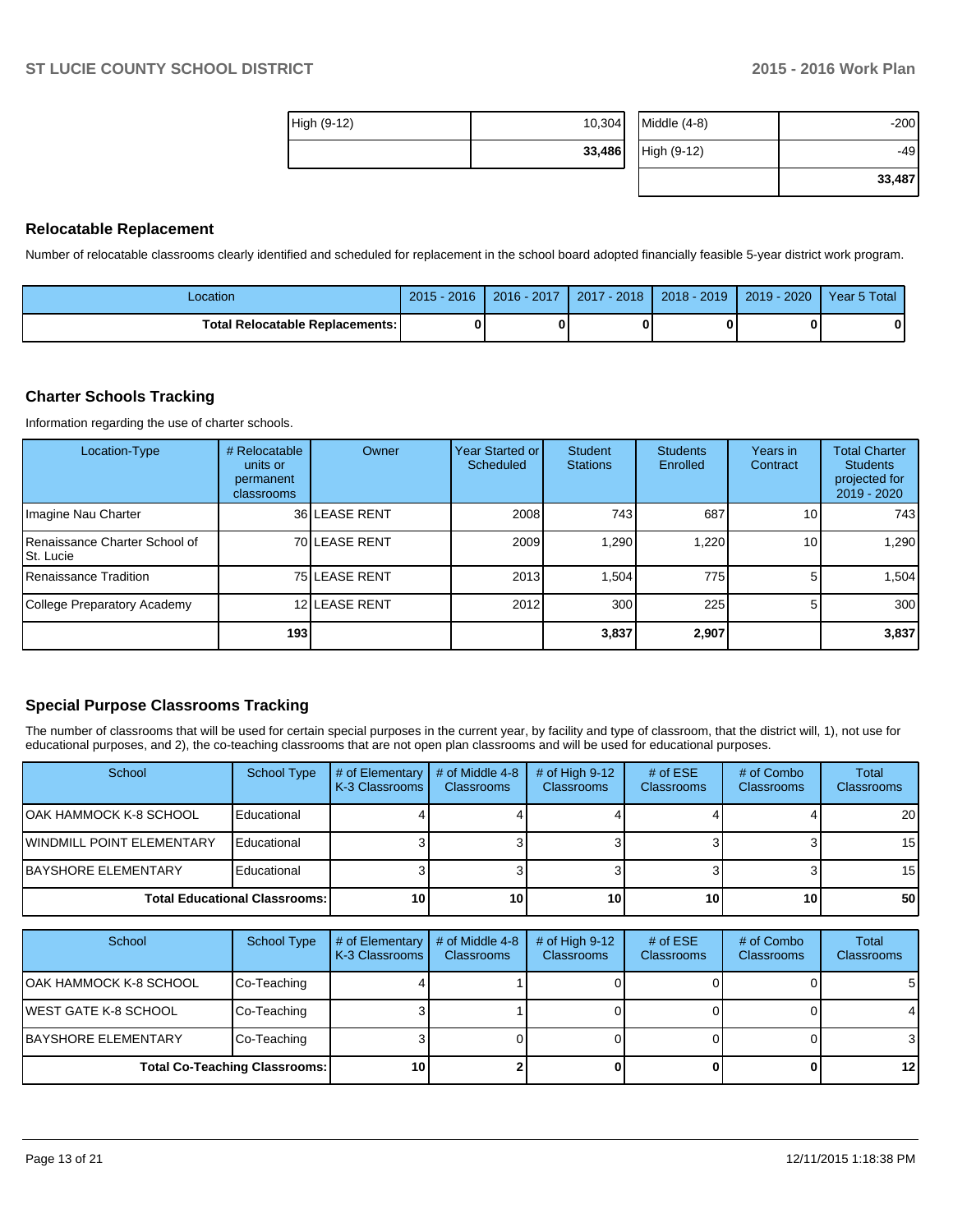#### **Infrastructure Tracking**

**Necessary offsite infrastructure requirements resulting from expansions or new schools. This section should include infrastructure information related to capacity project schedules and other project schedules (Section 4).**

None

**Proposed location of planned facilities, whether those locations are consistent with the comprehensive plans of all affected local governments, and recommendations for infrastructure and other improvements to land adjacent to existing facilities. Provisions of 1013.33(12), (13) and (14) and 1013.36 must be addressed for new facilities planned within the 1st three years of the plan (Section 5).**

None

**Consistent with Comp Plan?** No

#### **Net New Classrooms**

The number of classrooms, by grade level and type of construction, that were added during the last fiscal year.

| List the net new classrooms added in the 2014 - 2015 fiscal year.                                                                                       |                              |                                 |                                |                        | List the net new classrooms to be added in the 2015 - 2016 fiscal<br>vear. |                            |                                |                        |
|---------------------------------------------------------------------------------------------------------------------------------------------------------|------------------------------|---------------------------------|--------------------------------|------------------------|----------------------------------------------------------------------------|----------------------------|--------------------------------|------------------------|
| "Classrooms" is defined as capacity carrying classrooms that are added to increase<br>capacity to enable the district to meet the Class Size Amendment. |                              |                                 |                                |                        | Totals for fiscal year 2015 - 2016 should match totals in Section 15A.     |                            |                                |                        |
| Location                                                                                                                                                | $2014 - 2015$ #<br>Permanent | 2014 - 2015 #<br><b>Modular</b> | $2014 - 2015$ #<br>Relocatable | $2014 - 2015$<br>Total | $2015 - 2016$ #<br>Permanent                                               | $2015 - 2016$ #<br>Modular | $2015 - 2016$ #<br>Relocatable | $2015 - 2016$<br>Total |
| Elementary (PK-3)                                                                                                                                       |                              |                                 |                                |                        |                                                                            |                            |                                |                        |
| Middle (4-8)                                                                                                                                            |                              |                                 |                                |                        |                                                                            |                            |                                |                        |
| High (9-12)                                                                                                                                             | 12                           |                                 |                                | 12                     |                                                                            |                            |                                |                        |
|                                                                                                                                                         | 121                          |                                 |                                | 12                     |                                                                            |                            |                                | 0                      |

#### **Relocatable Student Stations**

Number of students that will be educated in relocatable units, by school, in the current year, and the projected number of students for each of the years in the workplan.

| <b>Site</b>                           | $2015 - 2016$ | 2016 - 2017 | 2017 - 2018 | 2018 - 2019 | $2019 - 2020$ | 5 Year Average |
|---------------------------------------|---------------|-------------|-------------|-------------|---------------|----------------|
| <b>ISUNRISE ALTERNATIVE</b>           |               |             |             |             |               | $\mathbf 0$    |
| ITREASURE COAST HIGH SCHOOL           |               |             |             |             |               | $\overline{0}$ |
| <b>IWHITE CITY ELEMENTARY</b>         | 184           | 184         | 184         | 184         | 184           | 184            |
| <b>IFAIRLAWN ELEMENTARY</b>           |               |             |             |             |               | $\overline{0}$ |
| FORT PIERCE MAGNET SCHOOL OF THE ARTS |               |             |             |             |               | $\overline{0}$ |
| ILAWNWOOD ELEMENTARY                  | 18            | 18          | 18          | 18          | 18            | 18             |
| ILAKEWOOD PARK ELEMENTARY             | 18            | 18          | 18          | 18          | 18            | 18             |
| <b>ILINCOLN PARK ACADEMY</b>          |               |             |             |             | $\Omega$      | $\overline{0}$ |
| FORT PIERCE WESTWOOD SENIOR HIGH      | 92            | 92          | 92          | 92          | 92            | 92             |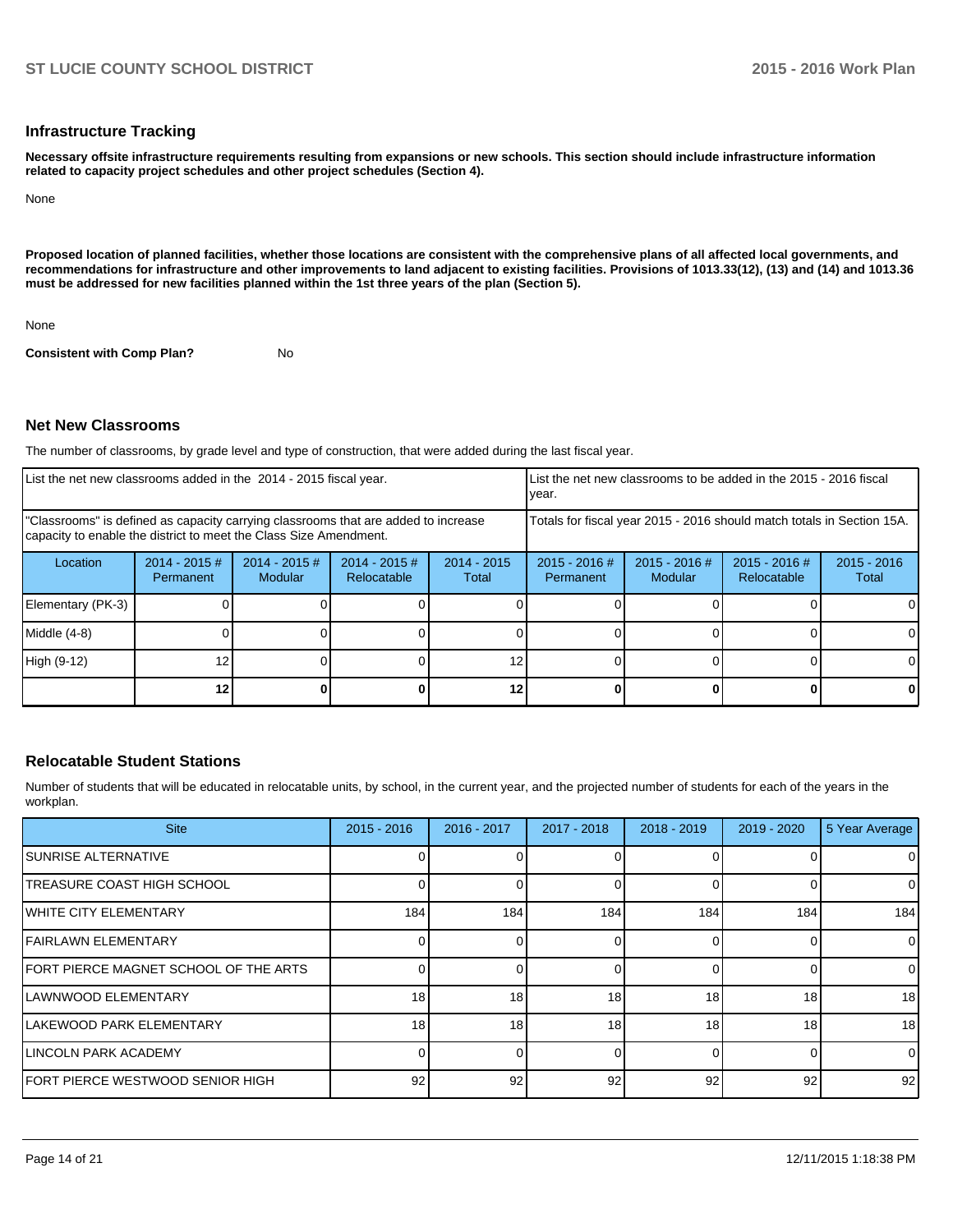| PORT SAINT LUCIE ELEMENTARY                     | 108      | 108         | 108         | 108            | 108            | 108            |
|-------------------------------------------------|----------|-------------|-------------|----------------|----------------|----------------|
| <b>MORNINGSIDE ELEMENTARY</b>                   | 191      | 191         | 191         | 191            | 191            | 191            |
| FORT PIERCE CENTRAL HIGH SCHOOL                 | $\Omega$ | $\Omega$    | 0           | $\Omega$       | $\Omega$       | $\mathbf 0$    |
| SAMUEL S. GAINES ACADEMY                        | 0        | $\Omega$    | $\Omega$    | $\Omega$       | $\Omega$       | $\overline{0}$ |
| OAK HAMMOCK K-8 SCHOOL                          | 0        | $\Omega$    | $\Omega$    | $\Omega$       | $\Omega$       | $\overline{0}$ |
| GARDEN CITY EARLY LEARNING ACADEMY              | 0        | $\Omega$    | $\Omega$    | $\Omega$       | $\Omega$       | $\overline{0}$ |
| CHESTER A MOORE ELEMENTARY SCHOOL               | $\Omega$ | $\Omega$    | $\Omega$    | $\Omega$       | $\Omega$       | $\overline{0}$ |
| SAINT LUCIE WEST CENTENNIAL SENIOR HIGH         | 19       | 19          | 19          | 19             | 19             | 19             |
| SAINT LUCIE WEST K-8 SCHOOL                     | 0        | $\Omega$    | 0           | $\Omega$       | $\Omega$       | $\overline{0}$ |
| SAVANNA RIDGE ELEMENTARY                        | 0        | $\Omega$    | 0           | $\Omega$       | $\Omega$       | $\overline{0}$ |
| PERFORMANCE BASED PREPARATORY<br><b>ACADEMY</b> | 89       | $\Omega$    | $\Omega$    | $\Omega$       | $\Omega$       | 18             |
| <b>WEST GATE K-8 SCHOOL</b>                     | $\Omega$ | $\Omega$    | $\Omega$    | $\Omega$       | $\Omega$       | $\overline{0}$ |
| <b>RIVERS EDGE ELEMENTARY</b>                   | 162      | 162         | 162         | 162            | 162            | 162            |
| <b>SOUTHERN OAKS MIDDLE</b>                     | 135      | 135         | 135         | 135            | 135            | 135            |
| WEATHERBEE ELEMENTARY                           | 0        | $\mathbf 0$ | 0           | $\Omega$       | $\overline{0}$ | $\overline{0}$ |
| <b>MARIPOSA ELEMENTARY</b>                      | $\Omega$ | $\mathbf 0$ | 0           | $\Omega$       | $\Omega$       | $\overline{0}$ |
| MANATEE ACADEMY K-8                             | $\Omega$ | $\Omega$    | $\Omega$    | $\Omega$       | $\Omega$       | $\overline{0}$ |
| <b>FOREST GROVE MIDDLE</b>                      | 308      | 308         | 308         | 308            | 308            | 308            |
| WINDMILL POINT ELEMENTARY                       | $\Omega$ | $\mathbf 0$ | 0           | $\Omega$       | $\Omega$       | $\overline{0}$ |
| <b>VILLAGE GREEN ENVIRONMENTAL STUDIES</b>      | 22       | 22          | 22          | 22             | 22             | 22             |
| PORT SAINT LUCIE SENIOR HIGH                    | $\Omega$ | $\Omega$    | $\Omega$    | $\Omega$       | $\Omega$       | $\overline{0}$ |
| <b>PARKWAY ELEMENTARY</b>                       | 22       | 22          | 22          | 22             | 22             | 22             |
| DALE CASSENS EDUCATIONAL COMPLEX                | 97       | 119         | 119         | 119            | 119            | 115            |
| <b>SOUTHPORT MIDDLE</b>                         | 220      | 220         | 220         | 220            | 220            | 220            |
| <b>SAINT LUCIE ELEMENTARY</b>                   | 62       | 62          | 62          | 62             | 62             | 62             |
| <b>DAN MCCARTY SCHOOL</b>                       | $\Omega$ | $\mathbf 0$ | 0           | $\overline{0}$ | 0              | $\overline{0}$ |
| <b>FRANCES K SWEET ELEMENTARY</b>               | $\Omega$ | $\mathbf 0$ | 0           | $\overline{0}$ | $\overline{0}$ | $\overline{0}$ |
| <b>FLORESTA ELEMENTARY</b>                      | 166      | 166         | 166         | 166            | 166            | 166            |
| <b>BAYSHORE ELEMENTARY</b>                      | $\Omega$ | $\mathbf 0$ | 0           | $\overline{0}$ | $\overline{0}$ | $\overline{0}$ |
| NORTHPORT K-8 SCHOOL                            | 22       | 22          | 22          | 22             | 22             | 22             |
| <b>AGRITECH FARM</b>                            | $\Omega$ | $\mathbf 0$ | 0           | $\overline{0}$ | $\overline{0}$ | $\overline{0}$ |
| Allapattah Flats K-8 School                     | $\Omega$ | $\mathbf 0$ | $\mathbf 0$ | $\overline{0}$ | $\overline{0}$ | $\overline{0}$ |
| FORT PIERCE CENTRAL SENIOR HIGH                 | 50       | 50          | 50          | 50             | 50             | 50             |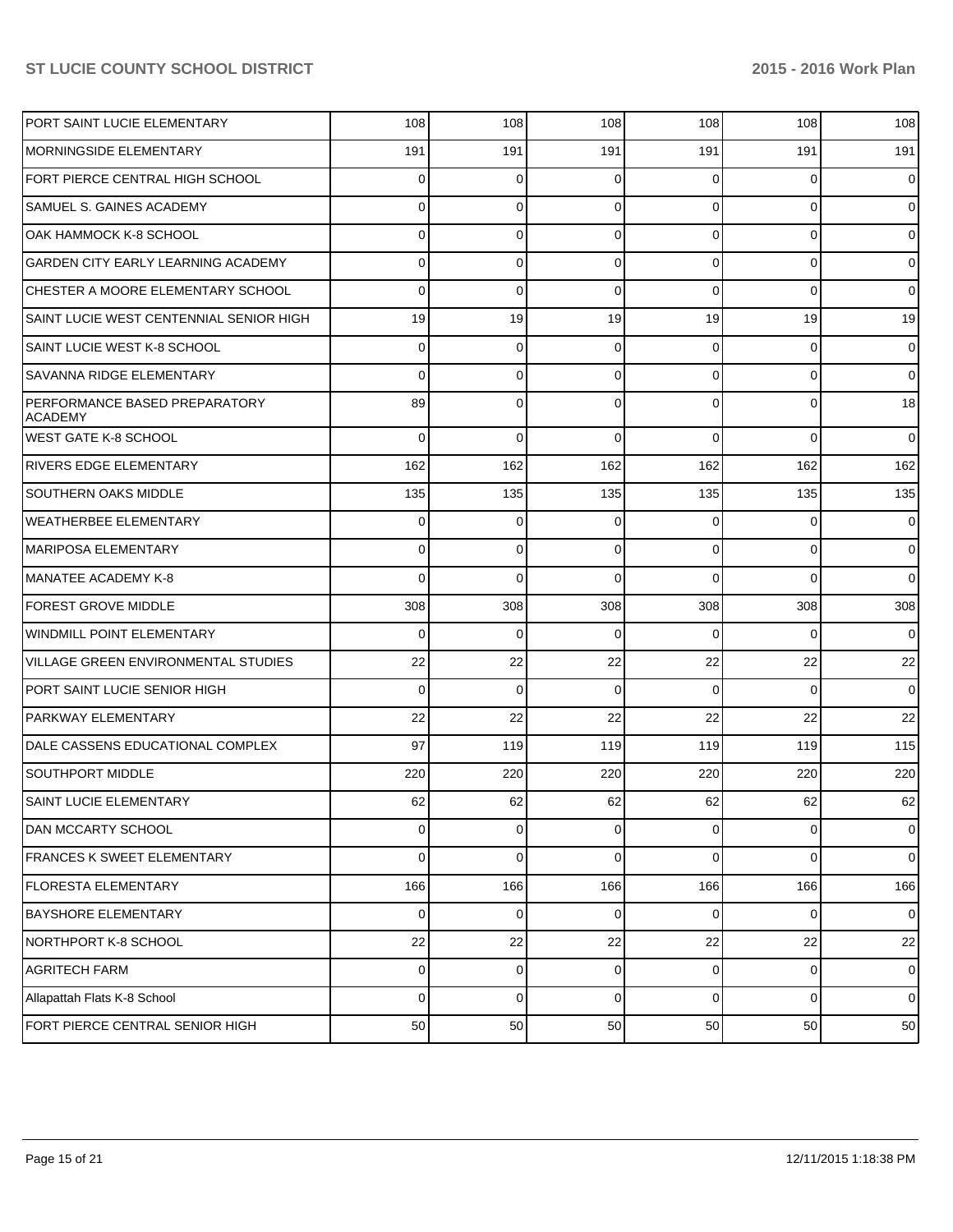| Totals for ST LUCIE COUNTY SCHOOL DISTRICT        |         |        |        |        |              |        |
|---------------------------------------------------|---------|--------|--------|--------|--------------|--------|
| Total students in relocatables by year.           | ا 985.⊦ | 1,918  | 1,918  | 1,918  | <b>1.918</b> | 1,931  |
| Total number of COFTE students projected by year. | 34,909  | 34,550 | 34,134 | 33,759 | 33,486       | 34,168 |
| Percent in relocatables by year.                  | 6 % l   | 6%     | 6%     | 6 % l  | 6%           | 6 %    |

# **Leased Facilities Tracking**

Exising leased facilities and plans for the acquisition of leased facilities, including the number of classrooms and student stations, as reported in the educational plant survey, that are planned in that location at the end of the five year workplan.

| Location                              | # of Leased<br>Classrooms 2015 -<br>2016 | <b>FISH Student</b><br><b>Stations</b> | Owner                                 | # of Leased<br>Classrooms 2019 -<br>2020 | <b>FISH Student</b><br><b>Stations</b> |
|---------------------------------------|------------------------------------------|----------------------------------------|---------------------------------------|------------------------------------------|----------------------------------------|
| <b>WHITE CITY ELEMENTARY</b>          | $\Omega$                                 | 0                                      |                                       | $\mathbf 0$                              |                                        |
| <b>FAIRLAWN ELEMENTARY</b>            | $\Omega$                                 | O                                      |                                       | $\Omega$                                 |                                        |
| FORT PIERCE MAGNET SCHOOL OF THE ARTS | $\Omega$                                 | 0                                      |                                       | $\mathbf 0$                              |                                        |
| LAWNWOOD ELEMENTARY                   | 0                                        | $\Omega$                               |                                       | $\Omega$                                 |                                        |
| SAINT LUCIE ELEMENTARY                | $\Omega$                                 | $\Omega$                               |                                       | $\mathbf 0$                              |                                        |
| <b>DAN MCCARTY SCHOOL</b>             | 0                                        | 0                                      |                                       | 0                                        |                                        |
| <b>FRANCES K SWEET ELEMENTARY</b>     | $\Omega$                                 | 0                                      |                                       | $\mathbf 0$                              |                                        |
| GARDEN CITY EARLY LEARNING ACADEMY    | $\overline{0}$                           | 0                                      |                                       | $\mathbf 0$                              |                                        |
| CHESTER A MOORE ELEMENTARY SCHOOL     | 0                                        | $\Omega$                               |                                       | $\mathbf 0$                              |                                        |
| <b>LINCOLN PARK ACADEMY</b>           | $\mathbf{0}$                             | 0                                      |                                       | 0                                        |                                        |
| FORT PIERCE WESTWOOD SENIOR HIGH      | $\Omega$                                 | 0                                      |                                       | $\pmb{0}$                                |                                        |
| <b>LAKEWOOD PARK ELEMENTARY</b>       | 0                                        |                                        | 0 School Board of<br>St. Lucie County | 0                                        |                                        |
| <b>FLORESTA ELEMENTARY</b>            | $\overline{0}$                           | C                                      |                                       | 0                                        | U                                      |
| <b>BAYSHORE ELEMENTARY</b>            | $\Omega$                                 | O                                      |                                       | $\mathbf 0$                              |                                        |
| NORTHPORT K-8 SCHOOL                  | 0                                        | $\Omega$                               |                                       | $\mathbf 0$                              |                                        |
| WINDMILL POINT ELEMENTARY             | 0                                        | $\Omega$                               |                                       | $\mathbf 0$                              |                                        |
| VILLAGE GREEN ENVIRONMENTAL STUDIES   | $\overline{0}$                           | C                                      |                                       | $\mathbf 0$                              |                                        |
| PORT SAINT LUCIE SENIOR HIGH          | $\overline{0}$                           | 0                                      |                                       | $\mathbf 0$                              | 0                                      |
| <b>PARKWAY ELEMENTARY</b>             | $\Omega$                                 | 0                                      |                                       | $\mathbf 0$                              |                                        |
| DALE CASSENS EDUCATIONAL COMPLEX      | $\Omega$                                 | $\Omega$                               |                                       | $\mathbf 0$                              |                                        |
| SOUTHPORT MIDDLE                      | $\overline{0}$                           | C                                      |                                       | $\mathbf 0$                              |                                        |
| <b>MARIPOSA ELEMENTARY</b>            | $\Omega$                                 | $\Omega$                               |                                       | $\Omega$                                 | 0                                      |
| MANATEE ACADEMY K-8                   | $\Omega$                                 | 0                                      |                                       | $\mathbf 0$                              |                                        |
| <b>FOREST GROVE MIDDLE</b>            | $\Omega$                                 | 0                                      |                                       | $\Omega$                                 |                                        |
| <b>AGRITECH FARM</b>                  | C                                        |                                        |                                       | 0                                        |                                        |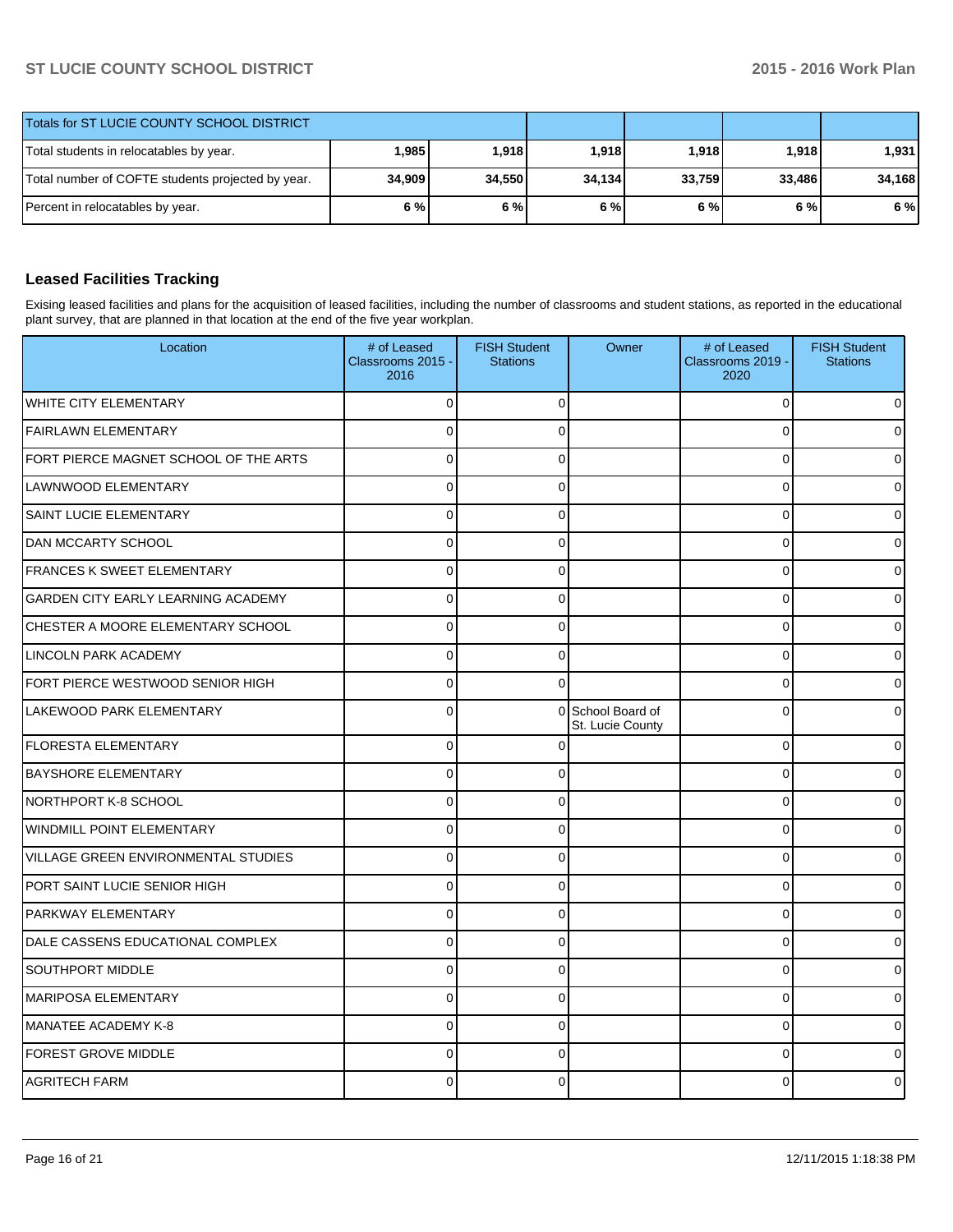| <b>RIVERS EDGE ELEMENTARY</b>           |              |   |   | 0              |
|-----------------------------------------|--------------|---|---|----------------|
| <b>ISOUTHERN OAKS MIDDLE</b>            | 0            | 0 |   | 01             |
| WEATHERBEE ELEMENTARY                   | n            |   |   | 01             |
| SAINT LUCIE WEST CENTENNIAL SENIOR HIGH | 0            | 0 | C | 01             |
| ISAINT LUCIE WEST K-8 SCHOOL            | 0            | O | C | 01             |
| ISAVANNA RIDGE ELEMENTARY               | 0            | ŋ | O | 01             |
| ISUNRISE ALTERNATIVE                    | 0            | U | ŋ | 0              |
| IPERFORMANCE BASED PREPARATORY ACADEMY  | <sup>0</sup> | ŋ | C | 0              |
| OAK HAMMOCK K-8 SCHOOL                  |              |   |   | $\Omega$       |
| <b>TREASURE COAST HIGH SCHOOL</b>       |              |   |   | $\overline{0}$ |
| <b>IWEST GATE K-8 SCHOOL</b>            |              |   |   | οI             |
| FORT PIERCE CENTRAL HIGH SCHOOL         |              |   | O | 01             |
| ISAMUEL S. GAINES ACADEMY               |              |   |   | $\overline{0}$ |
| Allapattah Flats K-8 School             | o            |   |   | $\overline{0}$ |
| PORT SAINT LUCIE ELEMENTARY             |              |   |   | 0              |
| MORNINGSIDE ELEMENTARY                  |              | 0 | C | 0              |
| FORT PIERCE CENTRAL SENIOR HIGH         |              | 0 | C | ΩI             |
|                                         | 0            | 0 |   | n              |

#### **Failed Standard Relocatable Tracking**

Relocatable units currently reported by school, from FISH, and the number of relocatable units identified as 'Failed Standards'.

Nothing reported for this section.

# **Planning**

#### **Class Size Reduction Planning**

**Plans approved by the school board that reduce the need for permanent student stations such as acceptable school capacity levels, redistricting, busing, year-round schools, charter schools, magnet schools, public-private partnerships, multitrack scheduling, grade level organization, block scheduling, or other alternatives.**

 The St. Lucie County School District has a choice plan that allows us to use all schools in an attendance zone to the maximum program potential. A typical attendance zone may have five to eight schools of a particular grade level to allow parents to choose from the school. The students are assigned based upon available capacity. This allows us to use all the capacity before constructing new schools. The District also has a magnet school program that allows us fully utilizes the capacity at the intercity schools.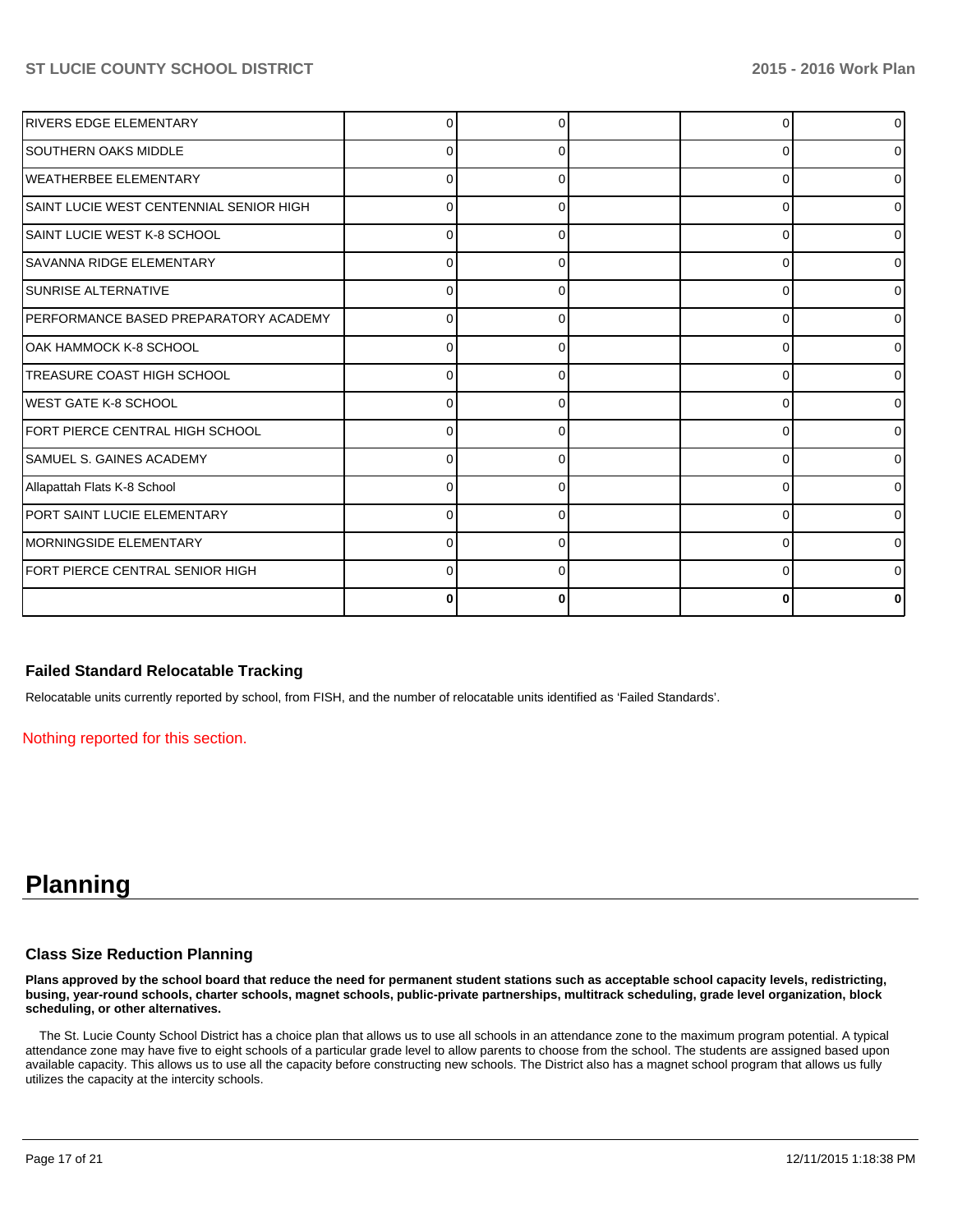## **School Closure Planning**

**Plans for the closure of any school, including plans for disposition of the facility or usage of facility space, and anticipated revenues.**

No anticipated closing.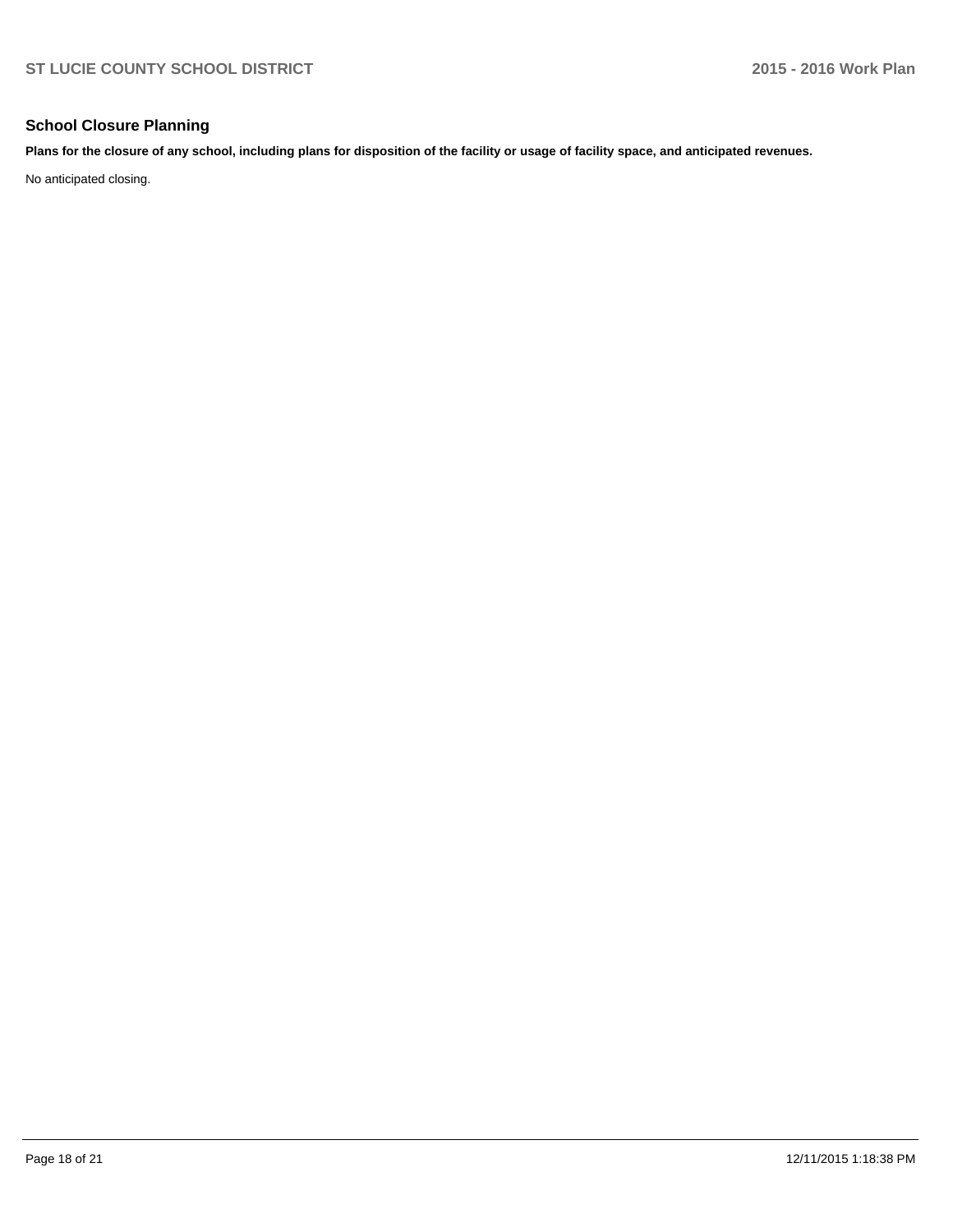# **Long Range Planning**

#### **Ten-Year Maintenance**

District projects and locations regarding the projected need for major renovation, repair, and maintenance projects within the district in years 6-10 beyond the projects plans detailed in the five years covered by the work plan.

Nothing reported for this section.

#### **Ten-Year Capacity**

Schedule of capital outlay projects projected to ensure the availability of satisfactory student stations for the projected student enrollment in K-12 programs for the future 5 years beyond the 5-year district facilities work program.

| Project          | Location, Community, Quadrant or other<br>general location | 2019 - 2020 / 2024 - 2025<br><b>Projected Cost</b> |
|------------------|------------------------------------------------------------|----------------------------------------------------|
| <b>New K8 AA</b> | SW Port St. Lucie                                          | \$62,218,463                                       |
| <b>New K8 BB</b> | SW Port St. Lucie                                          | \$65,329,386                                       |
|                  |                                                            | \$127,547,849                                      |

## **Ten-Year Planned Utilization**

Schedule of planned capital outlay projects identifying the standard grade groupings, capacities, and planned utilization rates of future educational facilities of the district for both permanent and relocatable facilities.

| <b>Grade Level Projections</b>           | <b>FISH</b><br><b>Student</b><br><b>Stations</b> | <b>Actual 2014 -</b><br>2015 FISH<br>Capacity | Actual<br>$2014 -$<br>2015<br><b>COFTE</b> | Actual 2014 - 2015<br><b>Utilization</b> | Actual 2015 - 2016 / 2024 - 2025 new<br>Student Capacity to be added/removed | Projected 2024<br><b>2025 COFTE</b> | Projected 2024 -<br>2025 Utilization |
|------------------------------------------|--------------------------------------------------|-----------------------------------------------|--------------------------------------------|------------------------------------------|------------------------------------------------------------------------------|-------------------------------------|--------------------------------------|
| Elementary - District<br><b>I</b> Totals | 17,239                                           | 17,239                                        | 12,472.00                                  | 72.35 %                                  | 1,168                                                                        | 11,953                              | 64.94 %                              |
| Middle - District Totals                 | 3.671                                            | 3,303                                         | 2,653.00                                   | 80.32 %                                  | 584                                                                          | 15,998                              | 411.58 %                             |
| High - District Totals                   | 30.447                                           | 28.029                                        | 22.176.00                                  | 79.12 %                                  | 300                                                                          | 10.660                              | 37.63 %                              |
| Other - ESE, etc                         | 1.146                                            | 652                                           | 273.00                                     | 41.87 %                                  |                                                                              | 294                                 | 45.09 %                              |
|                                          | 52,503                                           | 49,223                                        | 37,574.00                                  | 76.33 %                                  | 2,052                                                                        | 38,905                              | 75.88 %                              |

**Combination schools are included with the middle schools for student stations, capacity, COFTE and utilization purposes because these facilities all have a 90% utilization factor. Use this space to explain or define the grade groupings for combination schools.**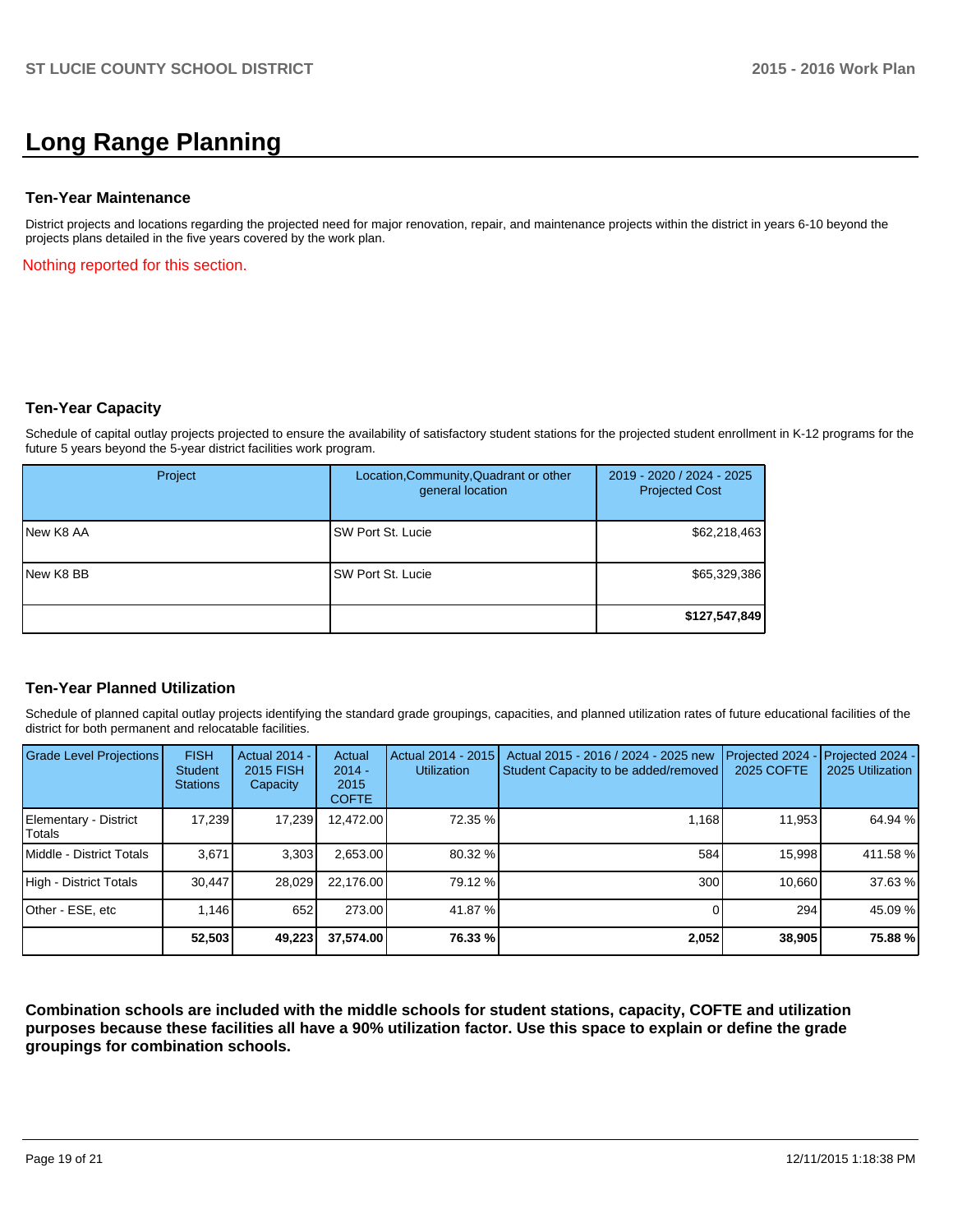DOE program misplaces the K-8. Actual anticipated utilization is 76%, 74%, 85% and 49% for elementary, middle, high and other type schools.

#### **Ten-Year Infrastructure Planning**

**Proposed Location of Planned New, Remodeled, or New Additions to Facilities in 06 thru 10 out years (Section 28).**

Growth in western Port St. Lucie is expected to continue to grow at a more moderate rate in the short term. Seven developments of Regional Impact (DRI) are approved and are in their early stages of marketing and infrastructure development. Two K-8 schools are anticipated to meet the Current COFTE growth needs. Current plans are the following locations: - K-8 AA- SW Port St. Lucie.

- K-8 BB- SW Port St. Lucie.

As the local economy recover we expect the growth trends to accelerate.

Plans for closure of any school, including plans for disposition of the facility or usage of facility space, and anticipated revenues in the 06 thru 10 out **years (Section 29).**

None.

#### **Twenty-Year Maintenance**

District projects and locations regarding the projected need for major renovation, repair, and maintenance projects within the district in years 11-20 beyond the projects plans detailed in the five years covered by the work plan.

Nothing reported for this section.

## **Twenty-Year Capacity**

Schedule of capital outlay projects projected to ensure the availability of satisfactory student stations for the projected student enrollment in K-12 programs for the future 11-20 years beyond the 5-year district facilities work program.

| Project                  | Location, Community, Quadrant or other<br>general location | 2024 - 2025 / 2034 - 2035<br><b>Projected Cost</b> |  |
|--------------------------|------------------------------------------------------------|----------------------------------------------------|--|
| <b>New K8 CC</b>         | <b>TBD</b>                                                 | \$95,521,257                                       |  |
| Bus/Maintenance Compound | <b>TBD</b>                                                 | \$7,988,921                                        |  |
| Support Facility         | <b>TBD</b>                                                 | \$8,966,351                                        |  |
| <b>New HS AAA</b>        | SW Port St. Lucie                                          | \$159,023,078                                      |  |
| New K-8 DD               | <b>TBD</b>                                                 | \$106,414,686                                      |  |
|                          |                                                            | \$377,914,293                                      |  |